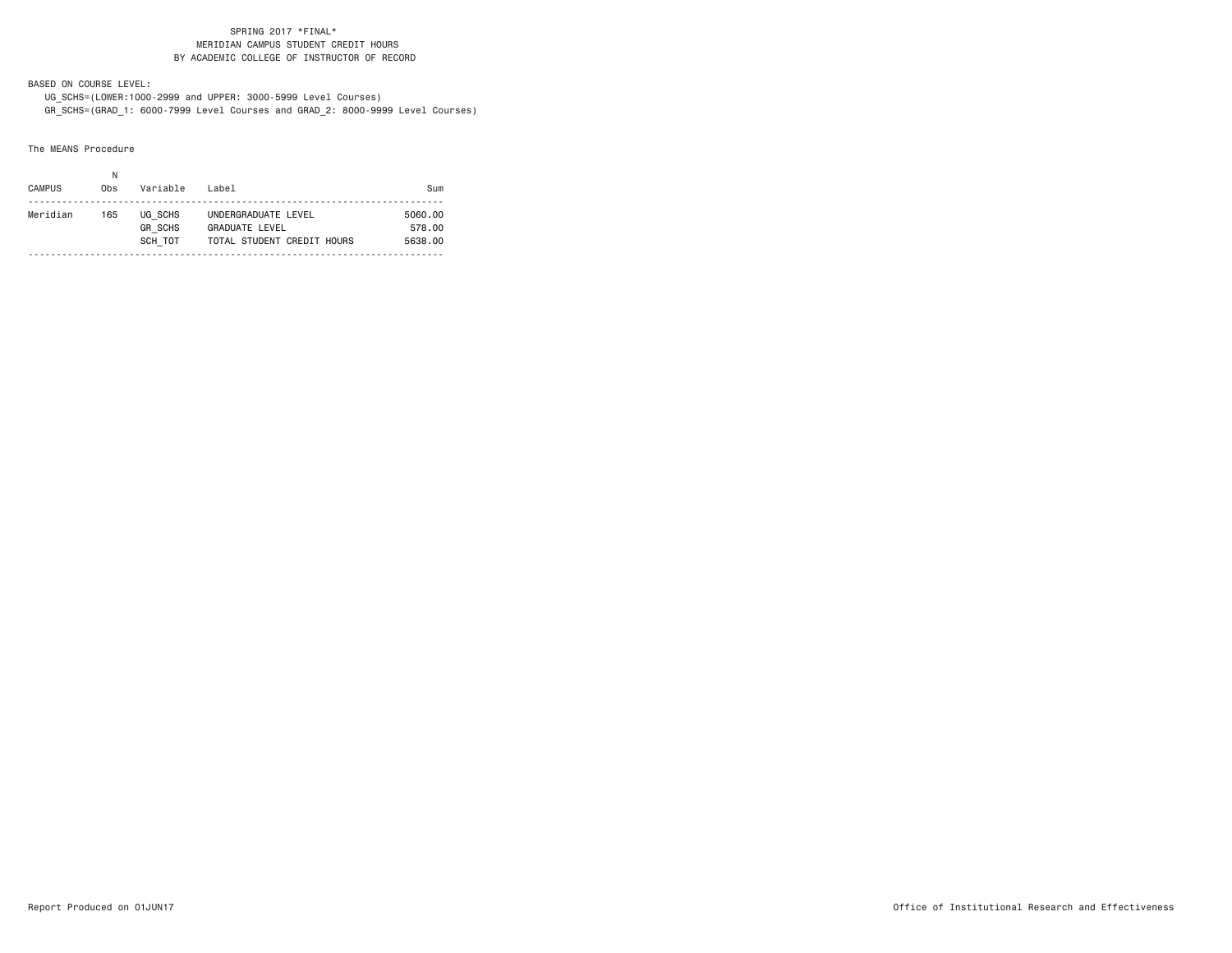### SPRING 2017 \*FINAL\* MERIDIAN CAMPUS STUDENT CREDIT HOURSBY ACADEMIC COLLEGE OF INSTRUCTOR OF RECORD

BASED ON COURSE LEVEL:

UG\_SCHS=(LOWER:1000-2999 and UPPER: 3000-5999 Level Courses)

GR\_SCHS=(GRAD\_1: 6000-7999 Level Courses and GRAD\_2: 8000-9999 Level Courses)

The MEANS Procedure

| ACADEMIC COLLEGE | N<br>0 <sub>bs</sub> | Variable                             | Label                                                                      | Sum                          |
|------------------|----------------------|--------------------------------------|----------------------------------------------------------------------------|------------------------------|
| Arts & Sciences  | 82                   | UG SCHS<br><b>GR SCHS</b><br>SCH TOT | UNDERGRADUATE LEVEL<br><b>GRADUATE LEVEL</b><br>TOTAL STUDENT CREDIT HOURS | 2844.00<br>165.00<br>3009,00 |
| <b>Business</b>  | 23                   | UG SCHS<br><b>GR SCHS</b><br>SCH TOT | UNDERGRADUATE LEVEL<br><b>GRADUATE LEVEL</b><br>TOTAL STUDENT CREDIT HOURS | 943.00<br>0.00<br>943.00     |
| Education        | 60                   | UG SCHS<br><b>GR SCHS</b><br>SCH TOT | UNDERGRADUATE LEVEL<br><b>GRADUATE LEVEL</b><br>TOTAL STUDENT CREDIT HOURS | 1273.00<br>413.00<br>1686.00 |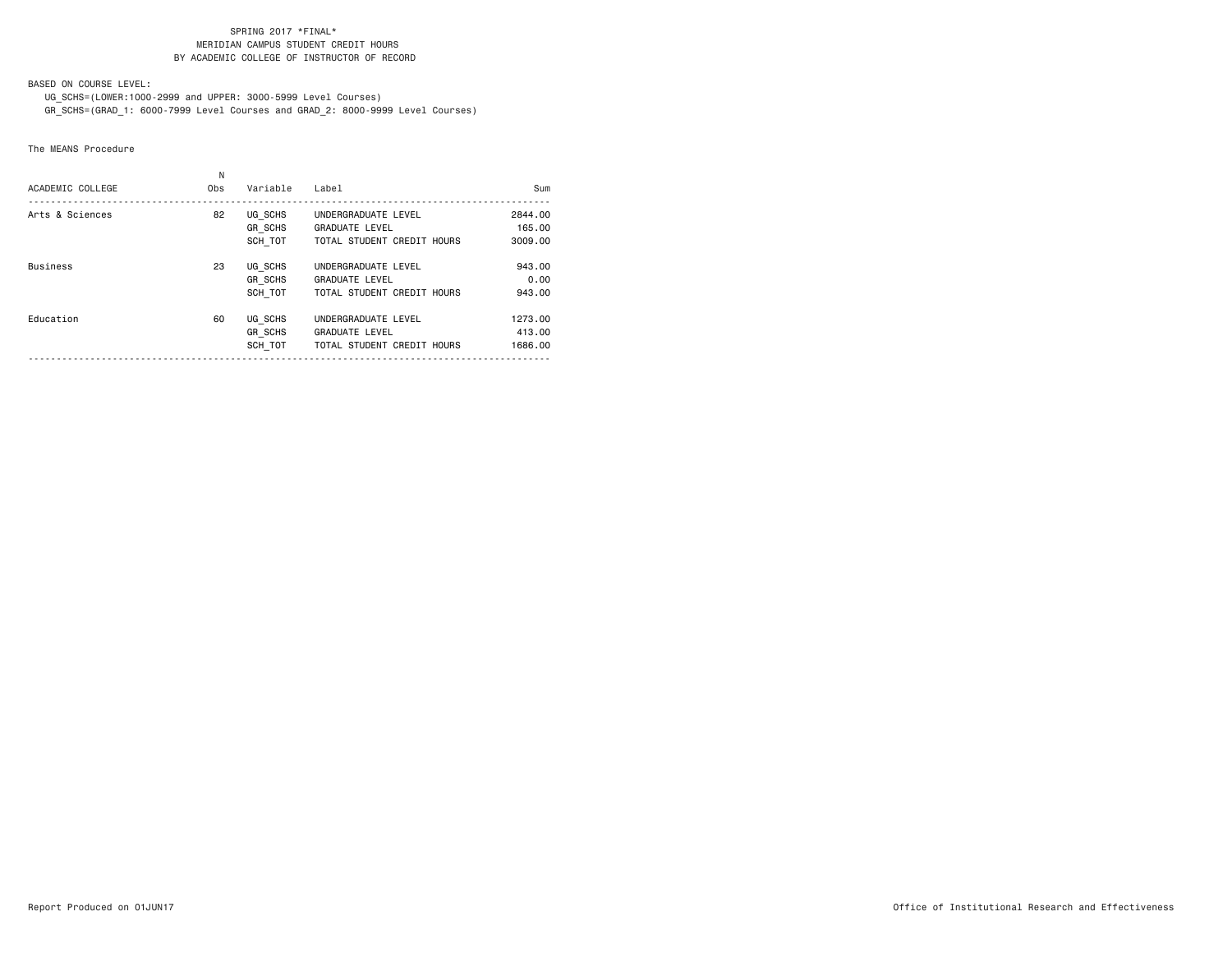# SPRING 2017 \*FINAL\***MERIDIAN CAMPUS STUDENT CREDIT HOURS** BY ACADEMIC COLLEGE OF INSTRUCTOR OF RECORD

BASED ON COURSE LEVEL:

 UG\_SCHS=(LOWER:1000-2999 and UPPER: 3000-5999 Level Courses \*\*Excludes CVM 5000-5999 Level Courses\*\*) GR\_SCHS=(GRAD\_1: 6000-7999 Level Courses and GRAD\_2: 8000-9999 Level Courses)

|                                            | ============== | --------------- | ==========   |
|--------------------------------------------|----------------|-----------------|--------------|
|                                            | 2844.00        | 165.00          | 3009.00      |
|                                            | =============  | ==============  |              |
| Sociology                                  | 802.00         | 0.00            | 802.00       |
| Psychology                                 | 510.00         | 114.00          | 624.00       |
| Political Science & Public Administration  | 39.00          | 0.00            | 39.00        |
| Philosophy & Religion                      | 123.00         | 0.00            | 123.00       |
| Mathematics & Statistics                   | 102.00         | 0.00            | 102.00       |
| History                                    | 342,00         | 39,00           | 381.00       |
| Geosciences                                | 196.00         | 0.00            | 196,00       |
| English                                    | 215.00         | 12.00           | 227.00       |
| Communication                              | 129,00         | 0.00            | 129,00       |
| Classical & Modern Languages & Literatures | 42.00          | 0.00            | 42.00        |
| Biological Sciences                        | 230,00         | 0.00            | 230,00       |
| Anthropology & Middle Eastern Cultures     | 114.00         | 0.00            | 114.00       |
|                                            |                |                 |              |
| ACADEMIC DEPARTMENT                        | LEVEL          | LEVEL           | <b>TOTAL</b> |
|                                            | UNDERGRADUATE  | GRADUATE        |              |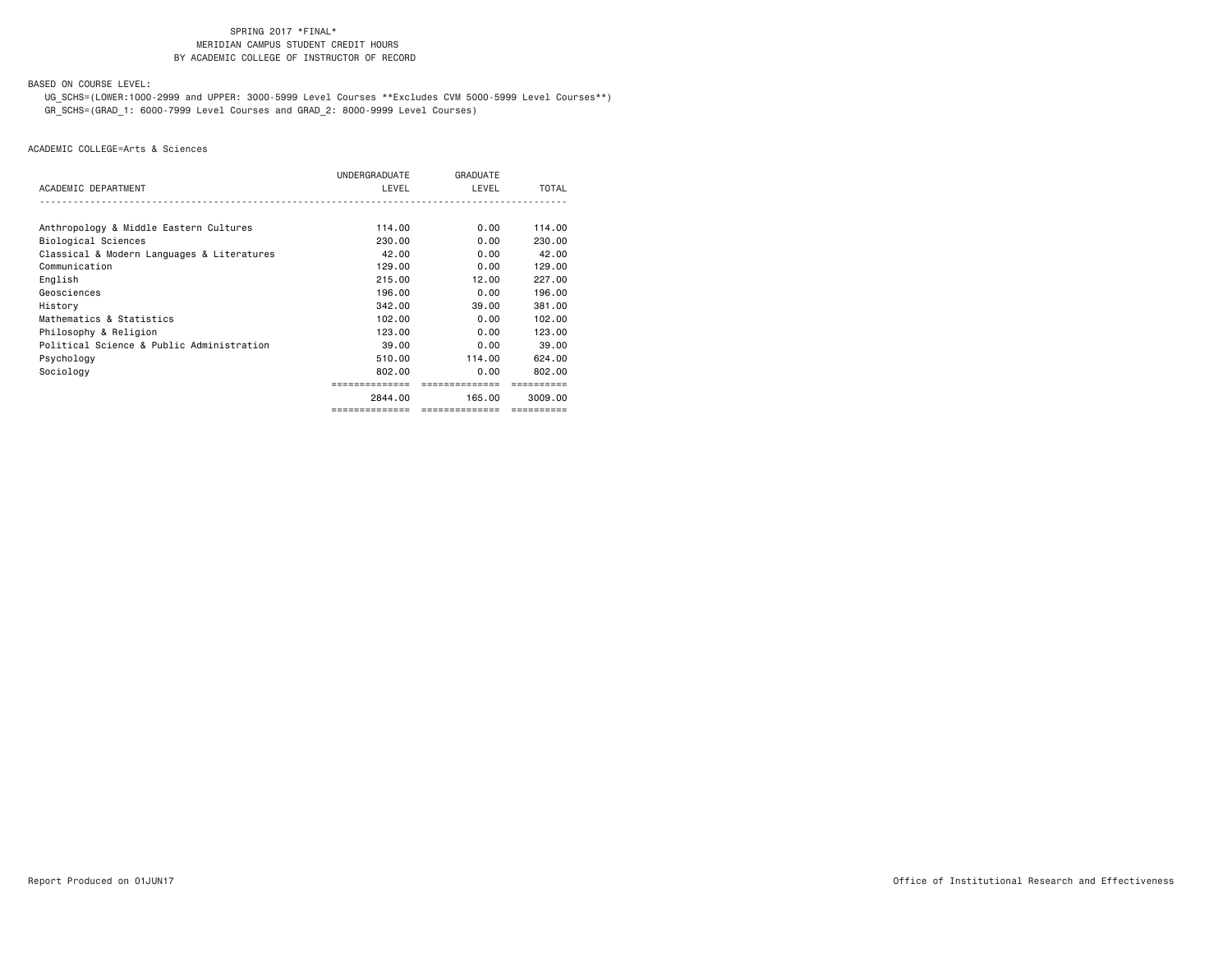# SPRING 2017 \*FINAL\***MERIDIAN CAMPUS STUDENT CREDIT HOURS** BY ACADEMIC COLLEGE OF INSTRUCTOR OF RECORD

BASED ON COURSE LEVEL:

 UG\_SCHS=(LOWER:1000-2999 and UPPER: 3000-5999 Level Courses \*\*Excludes CVM 5000-5999 Level Courses\*\*) GR\_SCHS=(GRAD\_1: 6000-7999 Level Courses and GRAD\_2: 8000-9999 Level Courses)

|                                                 | UNDERGRADUATE | GRADUATE |        |
|-------------------------------------------------|---------------|----------|--------|
| ACADEMIC DEPARTMENT                             | LEVEL         | LEVEL    | TOTAL  |
|                                                 |               |          |        |
| Finance & Economics                             | 123.00        | 0.00     | 123.00 |
| Management & Information Systems                | 589.00        | 0.00     | 589.00 |
| Marketing, Quantitative Analysis & Business Law | 171.00        | 0.00     | 171.00 |
| School of Accountancy                           | 60.00         | 0.00     | 60.00  |
|                                                 |               |          |        |
|                                                 | 943.00        | 0.00     | 943.00 |
|                                                 |               |          |        |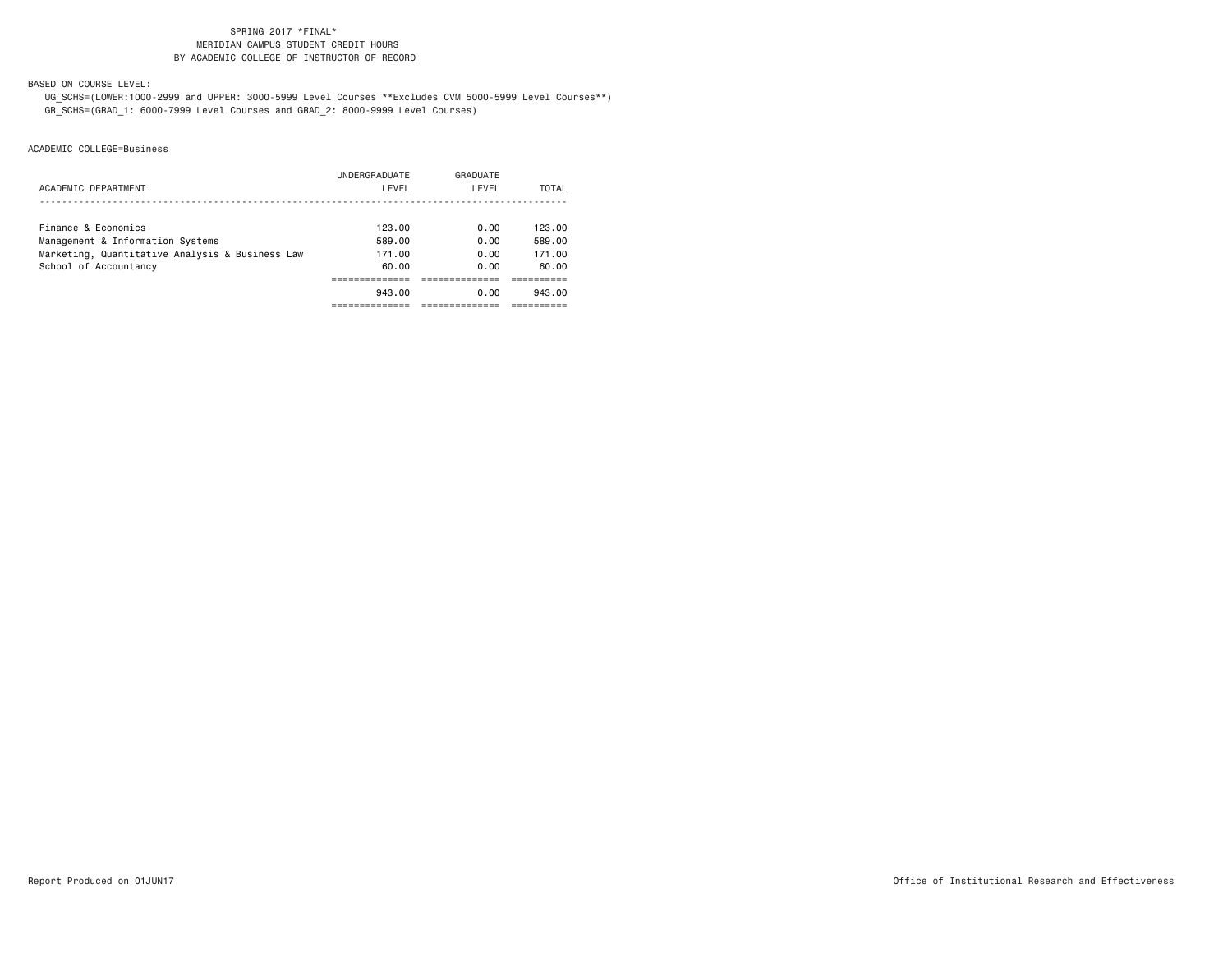# SPRING 2017 \*FINAL\***MERIDIAN CAMPUS STUDENT CREDIT HOURS** BY ACADEMIC COLLEGE OF INSTRUCTOR OF RECORD

BASED ON COURSE LEVEL:

 UG\_SCHS=(LOWER:1000-2999 and UPPER: 3000-5999 Level Courses \*\*Excludes CVM 5000-5999 Level Courses\*\*) GR\_SCHS=(GRAD\_1: 6000-7999 Level Courses and GRAD\_2: 8000-9999 Level Courses)

|                                                    | UNDERGRADUATE | GRADUATE |         |
|----------------------------------------------------|---------------|----------|---------|
| ACADEMIC DEPARTMENT                                | LEVEL         | LEVEL    | TOTAL   |
|                                                    |               |          |         |
| Counseling, Educational Psychology, and Foundation | 78.00         | 228.00   | 306.00  |
| Curriculum, Instruction & Special Education        | 841.00        | 49.00    | 890.00  |
| Educational Leadership                             | 0.00          | 130.00   | 130.00  |
| Kinesiology                                        | 354.00        | 6.00     | 360.00  |
|                                                    |               |          |         |
|                                                    | 1273.00       | 413.00   | 1686.00 |
|                                                    |               |          |         |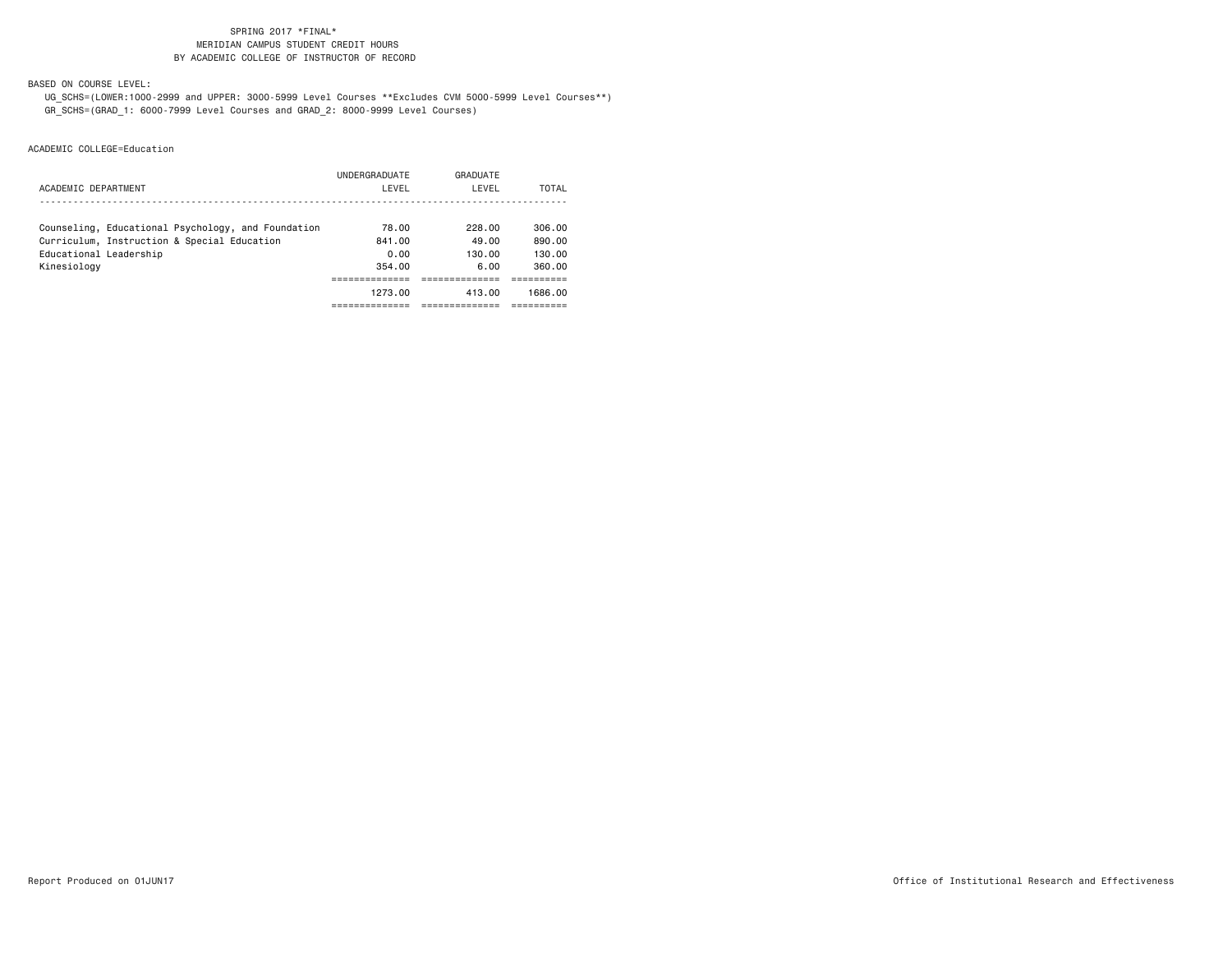| ACADEMIC DEPARTMENT                    | Instructor Name | Rank     | Tenure<br>Status | Course<br>Cip # | CRN   | Course # |       | Crs | Sec Type Title     | Inst<br>Per | UG<br><b>SCHS</b>              | GR<br><b>SCHS</b>            | Total<br><b>SCHS</b>               |
|----------------------------------------|-----------------|----------|------------------|-----------------|-------|----------|-------|-----|--------------------|-------------|--------------------------------|------------------------------|------------------------------------|
| Anthropology & Middle Eastern Cultures | Turner, James   | Lecturer | Non-Ten Track    | 450201          | 13632 | AN 3113  | 201 C |     | Societies Of World | 00.1        | 114.00<br>.<br>114.00          | 0.00<br>.<br>0.00            | 114.00<br>.<br>114.00              |
| Anthropology & Middle Eastern Cultures |                 |          |                  |                 |       |          |       |     |                    |             | ========<br>114.00<br>======== | ========<br>0.00<br>======== | ==========<br>114.00<br>========== |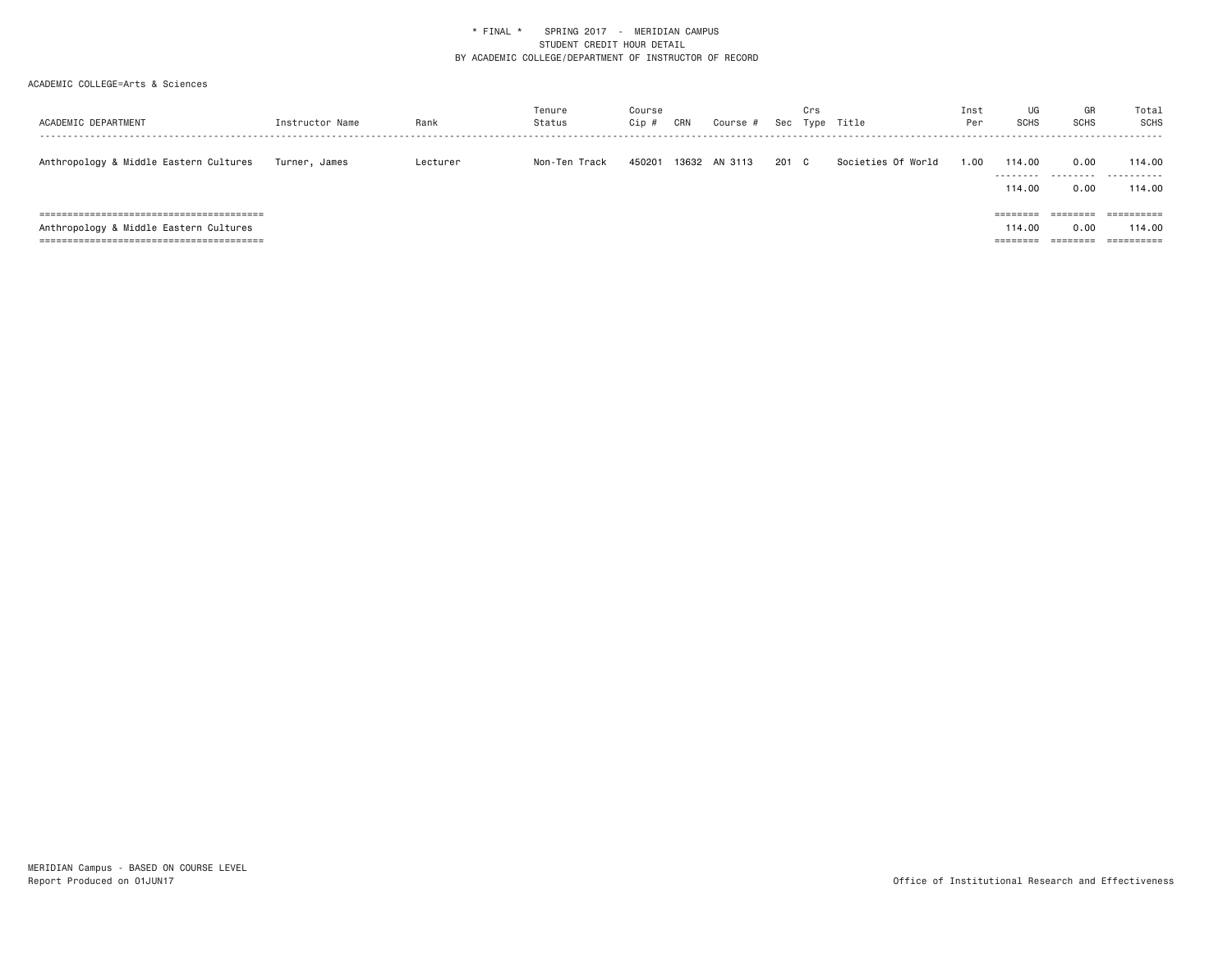#### ACADEMIC COLLEGE=Arts & Sciences

| ACADEMIC DEPARTMENT | Instructor Name | Rank       | Tenure<br>Status | Course<br>Cip #                                | CRN                     | Course #                                                                                                                                                                     | Sec                                                                                               | Crs | Type Title                                                                                                                                                                                                                                                    | Inst<br>Per                                  | UG<br><b>SCHS</b>                                                                                     | GR<br><b>SCHS</b>                                                                                         | Total<br><b>SCHS</b>                                                                                       |
|---------------------|-----------------|------------|------------------|------------------------------------------------|-------------------------|------------------------------------------------------------------------------------------------------------------------------------------------------------------------------|---------------------------------------------------------------------------------------------------|-----|---------------------------------------------------------------------------------------------------------------------------------------------------------------------------------------------------------------------------------------------------------------|----------------------------------------------|-------------------------------------------------------------------------------------------------------|-----------------------------------------------------------------------------------------------------------|------------------------------------------------------------------------------------------------------------|
| Biological Sciences | Fogarty, Jarrod | Instructor | Non-Ten Track    | 240102<br>260701<br>260910<br>269999<br>270501 | 13739<br>15261<br>13774 | IDS 4111<br>13633 BIO 1023<br>14112 BIO 3223<br>15092 BIO 4000<br>15259 BIO 4000<br>15260 BIO 4000<br>BIO 4000<br>13742 MA 2113<br>13743 MA 2113<br>13773 ST 2113<br>ST 2113 | 201 C<br>201 B<br>201 B<br>$201$ I<br>202 I<br>203 I<br>204 I<br>201 C<br>202 C<br>201 C<br>202 C |     | Professional Seminar 1.00<br>Plants & Humans<br>Biology of Fishes<br>Directed Indiv Study 1.00<br>Directed Indiv Study 1.00<br>Directed Indiv Study 1.00<br>Directed Indiv Study 1.00<br>Intro to Stats<br>Intro to Stats<br>Intro to Stats<br>Intro to Stats | 1.00<br>1.00<br>1.00<br>1.00<br>1.00<br>1.00 | 20.00<br>72.00<br>30.00<br>3.00<br>3.00<br>3.00<br>6.00<br>21.00<br>24.00<br>18.00<br>30.00<br>230.00 | 0.00<br>0.00<br>0.00<br>0.00<br>0.00<br>0.00<br>0.00<br>0.00<br>0.00<br>0.00<br>0.00<br>---------<br>0.00 | 20.00<br>72.00<br>30.00<br>3.00<br>3.00<br>3.00<br>6.00<br>21.00<br>24.00<br>18.00<br>30.00<br>.<br>230.00 |
|                     |                 |            |                  |                                                |                         |                                                                                                                                                                              |                                                                                                   |     |                                                                                                                                                                                                                                                               |                                              | ========                                                                                              | ---------                                                                                                 | -----------                                                                                                |

Biological Sciences 230.00 0.00 230.00

======================================== ======== ======== ==========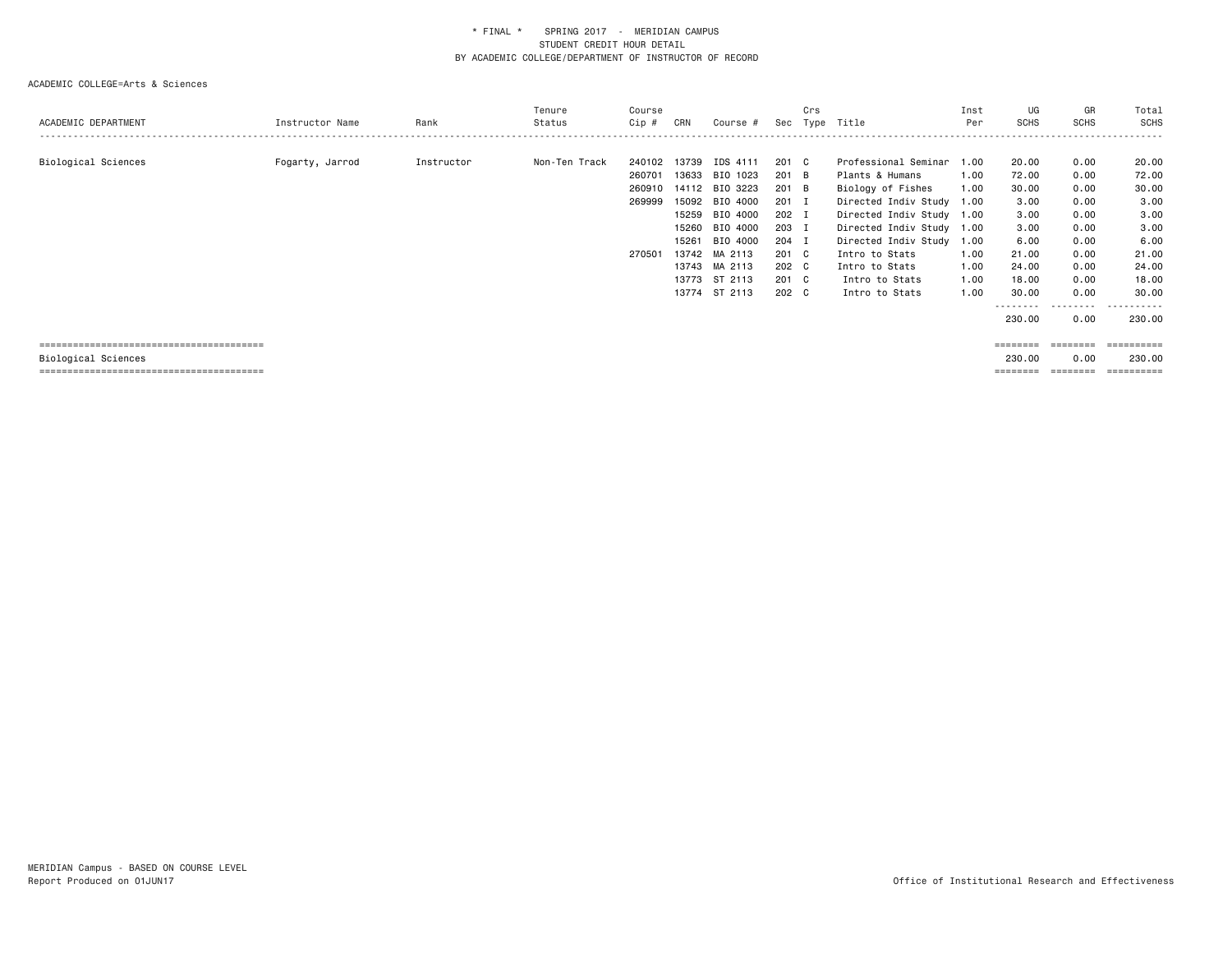| ACADEMIC DEPARTMENT                                     | Instructor Name | Rank     | Tenure<br>Status | Course<br>Cip # | CRN | Course #       |       | Crs | Sec Type Title            | Inst<br>Per | UG<br><b>SCHS</b>          | GR<br><b>SCHS</b>         | Total<br><b>SCHS</b> |
|---------------------------------------------------------|-----------------|----------|------------------|-----------------|-----|----------------|-------|-----|---------------------------|-------------|----------------------------|---------------------------|----------------------|
| Classical & Modern Languages & Literatur Calderon, Beth |                 | Lecturer | Non-Ten Track    | 169999          |     | 14126 FLS 2990 | 201 C |     | Special Topic In FLS 1.00 |             | 42.00<br>---------         | 0.00<br>.                 | 42.00<br>.           |
|                                                         |                 |          |                  |                 |     |                |       |     |                           |             | 42.00<br>$=$ = = = = = = = | 0.00<br>$=$ = = = = = = = | 42.00                |
| Classical & Modern Languages & Literatur                |                 |          |                  |                 |     |                |       |     |                           |             | 42.00<br>========          | 0.00                      | 42.00<br>==========  |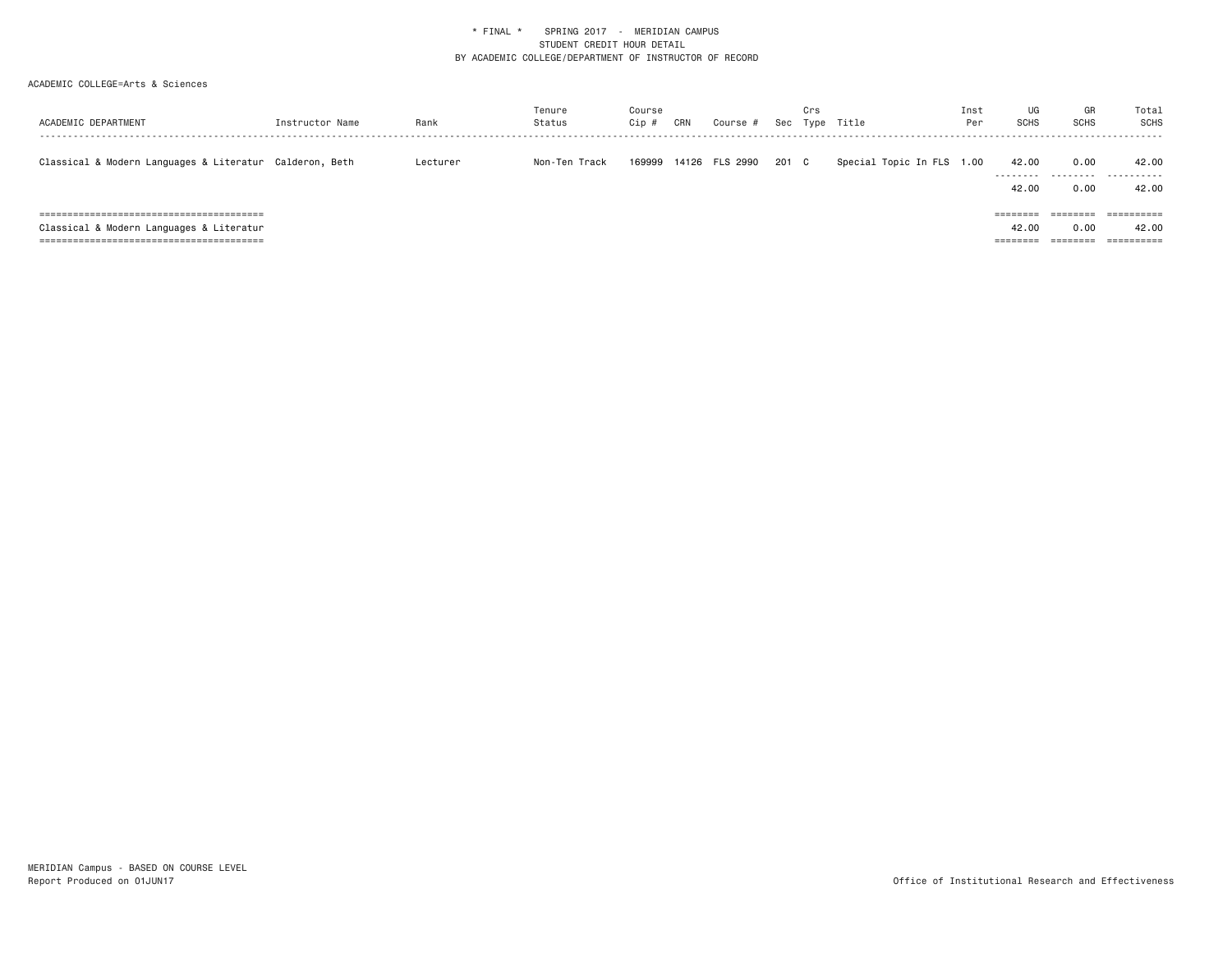| ACADEMIC DEPARTMENT | Instructor Name | Rank     | Tenure<br>Status | Course<br>Cip #  | CRN   | Course #                                  | Sec                     | Crs | Type Title                                                    | Inst<br>Per          | UG<br><b>SCHS</b>                             | GR<br>SCHS                   | Total<br>SCHS                                   |
|---------------------|-----------------|----------|------------------|------------------|-------|-------------------------------------------|-------------------------|-----|---------------------------------------------------------------|----------------------|-----------------------------------------------|------------------------------|-------------------------------------------------|
| Communication       | Denton, Raymond | Lecturer | Non-Ten Track    | 090401<br>090701 | 13640 | CO 1403<br>14114 CO 3313<br>14136 CO 3333 | 201 C<br>201 C<br>201 C |     | Intro Mass Media<br>News Write for Elec<br>Adv Television Prd | 1.00<br>1.00<br>1.00 | 72.00<br>30.00<br>27.00<br>--------<br>129.00 | 0.00<br>0.00<br>0.00<br>0.00 | 72.00<br>30.00<br>27.00<br>----------<br>129.00 |
|                     |                 |          |                  |                  |       |                                           |                         |     |                                                               |                      |                                               | ========                     | ==========                                      |
| Communication       |                 |          |                  |                  |       |                                           |                         |     |                                                               |                      | 129.00                                        | 0.00                         | 129,00                                          |
|                     |                 |          |                  |                  |       |                                           |                         |     |                                                               |                      | ========                                      | ========                     | ==========                                      |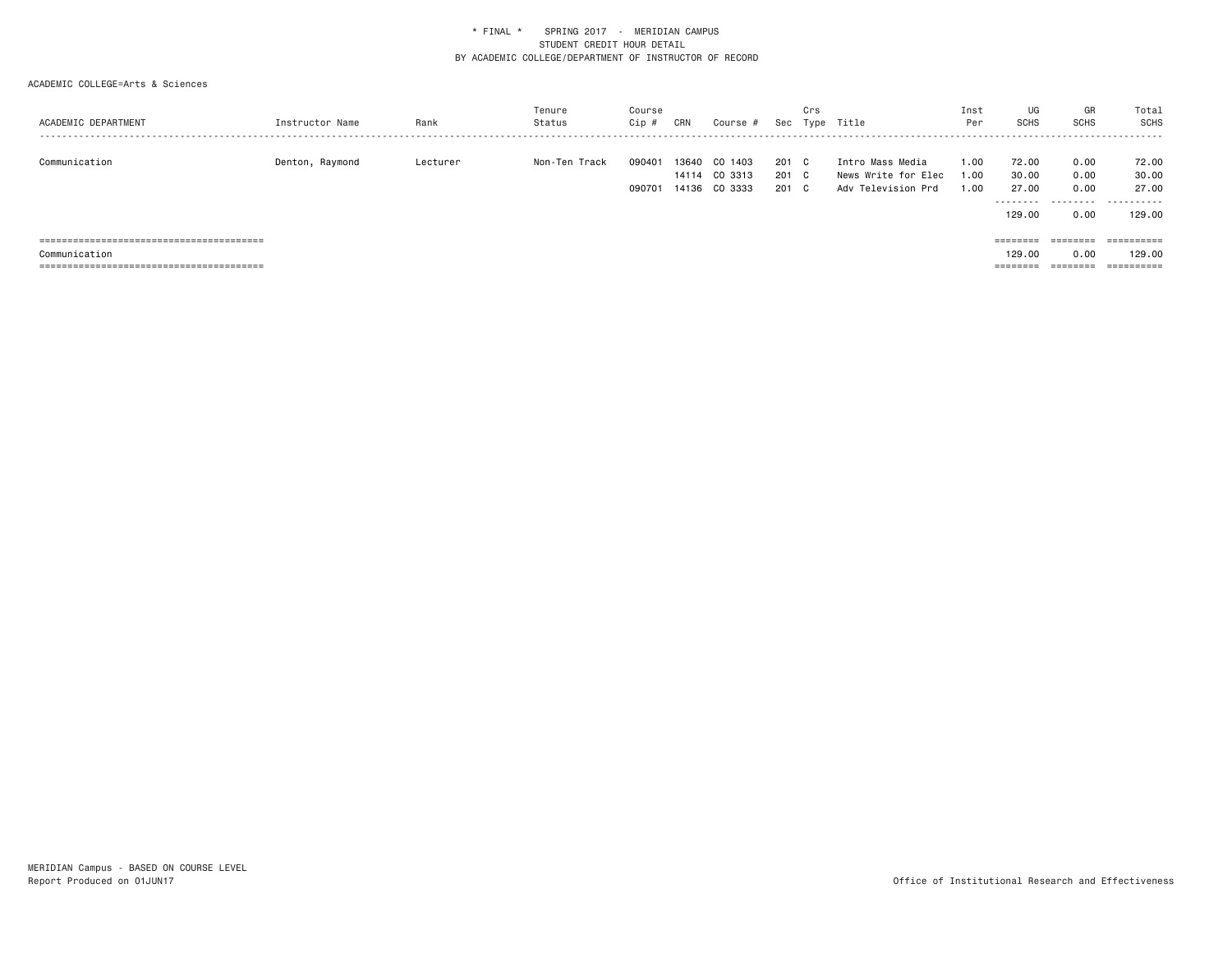|                     |                                  |                             | Tenure         | Course |       |                      |       | Crs |                           | Inst     | UG                  | GR                        | Total                 |
|---------------------|----------------------------------|-----------------------------|----------------|--------|-------|----------------------|-------|-----|---------------------------|----------|---------------------|---------------------------|-----------------------|
| ACADEMIC DEPARTMENT | Instructor Name                  | Rank                        | Status         | Cip #  | CRN   | Course #             | Sec   |     | Type Title                | Per<br>. | <b>SCHS</b>         | <b>SCHS</b>               | <b>SCHS</b><br>------ |
| English             | Harmon Threatt, Elizabe Lecturer |                             | Non-Ten Track  | 230101 | 14118 | EN 4303              | 201 C |     | Craft Of Poetry           | 1.00     | 12.00               | 0.00                      | 12.00                 |
|                     |                                  |                             |                | 231302 |       | 14119 EN 6303        | 201 C |     | Craft Of Poetry           | 1.00     | 0.00                | 6.00                      | 6.00                  |
|                     |                                  |                             |                |        |       |                      |       |     |                           |          | <u>.</u>            |                           |                       |
|                     |                                  |                             |                |        |       |                      |       |     |                           |          | 12.00               | 6.00                      | 18.00                 |
|                     | Kelley, James                    | Associate Professor Tenured |                | 231303 |       | 13695 EN 3313        | 201 C |     | Writing for the Work 1.00 |          | 54.00               | 0.00                      | 54.00                 |
|                     |                                  |                             |                | 231401 | 13693 | EN 2434              | 201 B |     | Literature And Film       | 1.00     | 20.00               | 0.00                      | 20.00                 |
|                     |                                  |                             |                | 231404 |       | 14115 EN 4833        | 201 C |     | American Short Story 1.00 |          | 21.00               | 0.00                      | 21.00                 |
|                     |                                  |                             |                |        |       | 14116 EN 6833        | 201 C |     | American Short Story 1.00 |          | 0.00                | 6.00                      | 6.00                  |
|                     |                                  |                             |                |        |       |                      |       |     |                           |          | <u>.</u> .<br>95.00 | <u>.</u><br>$  -$<br>6.00 | .<br>101.00           |
|                     | Slimp, Cynthia                   | Lecturer                    | Non-Ten Track  |        |       | 231401 14107 EN 2203 | 201 C |     | Intro To Literature       | 1.00     | 36.00               | 0.00                      | 36.00                 |
|                     |                                  |                             |                |        |       |                      |       |     |                           |          | <u>.</u> .<br>36.00 | 0.00                      | 36.00                 |
|                     | Slimp, Stephen                   | Lecturer                    | Non-Ten Track  |        |       | 231404 14131 EN 4503 | 201 C |     | Shakespeare               | 1.00     | 18.00               | 0.00                      | 18.00                 |
|                     |                                  |                             |                |        |       |                      |       |     |                           |          | .<br>18.00          | --------<br>0.00          | 18.00                 |
|                     | Thompson, Amanda                 | Non-Employee                | Not Applicable |        |       | 231404 15634 EN 2223 | 201 C |     | English Lit After 18 1.00 |          | 54.00               | 0.00                      | 54.00                 |
|                     |                                  |                             |                |        |       |                      |       |     |                           |          | <u>.</u><br>54.00   | --------<br>0.00          | 54.00                 |
|                     |                                  |                             |                |        |       |                      |       |     |                           |          | ========            | ========                  | ==========            |
| English             |                                  |                             |                |        |       |                      |       |     |                           |          | 215.00              | 12.00                     | 227.00                |
|                     |                                  |                             |                |        |       |                      |       |     |                           |          | ========            | ========                  | ==========            |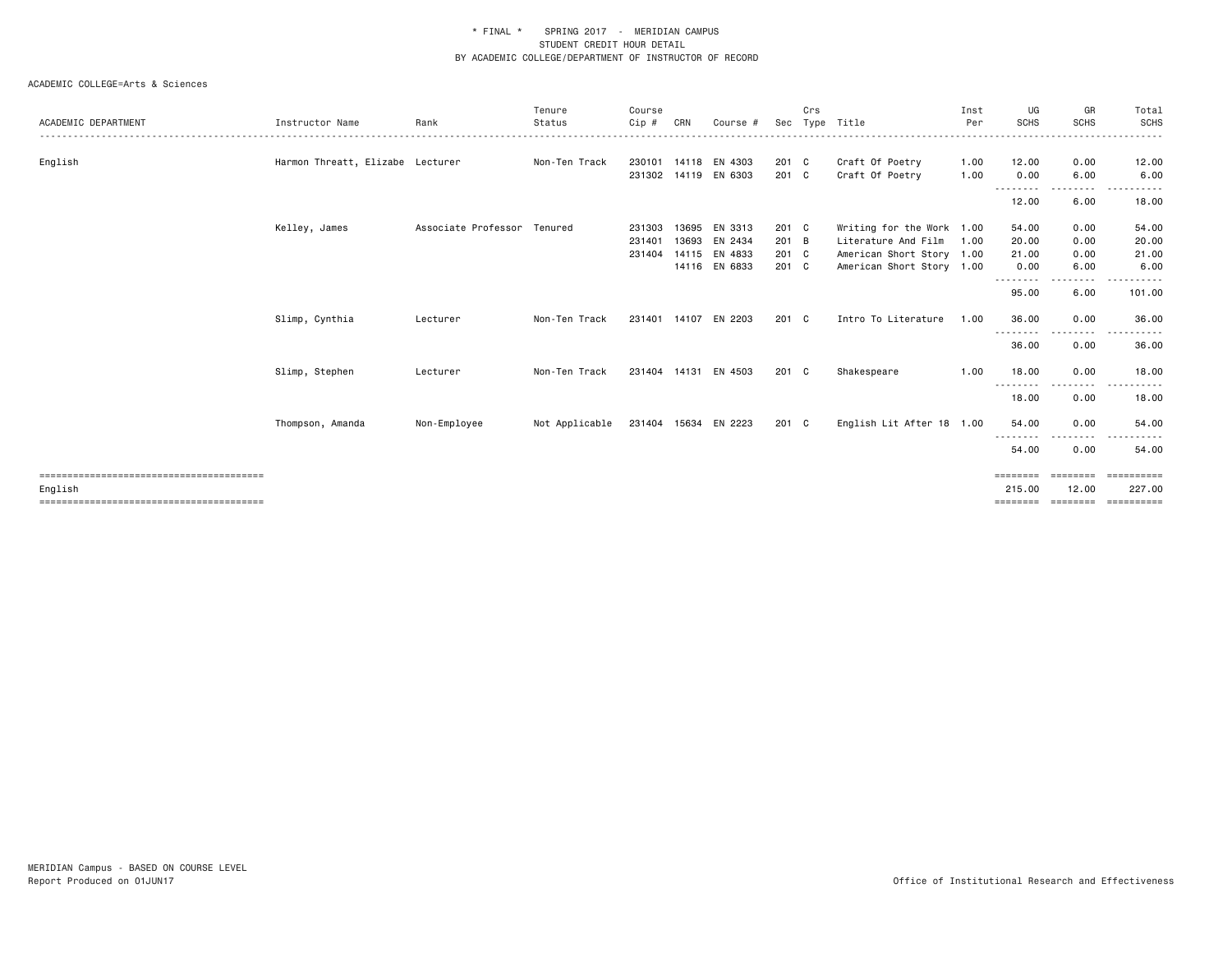| ACADEMIC DEPARTMENT | Instructor Name | Rank         | Tenure<br>Status | Course<br>Cip # | CRN   | Course #                 |              | Crs          | Sec Type Title                            | Inst<br>Per  | UG<br><b>SCHS</b>              | GR<br><b>SCHS</b>            | Total<br><b>SCHS</b>               |
|---------------------|-----------------|--------------|------------------|-----------------|-------|--------------------------|--------------|--------------|-------------------------------------------|--------------|--------------------------------|------------------------------|------------------------------------|
| Geosciences         | Hutton, Brian   | Non-Employee | Not Applicable   |                 |       | 400404 14117 GR 1603     | 201 C        |              | Intro To Meteorology 1.00                 |              | 33.00<br>---------             | 0.00<br>.                    | 33.00<br>. <u>.</u> .<br>----      |
|                     | Trent, Brittany | Lecturer     | Non-Ten Track    | 400601          | 13715 | GG 1111<br>13717 GG 1113 | 201 L<br>201 | $\mathbf{C}$ | Earth Science I Lab<br>Survey Earth Sci I | 1.00<br>1.00 | 33.00<br>37.00<br>126.00       | 0.00<br>0.00<br>0.00         | 33.00<br>37.00<br>126.00           |
|                     |                 |              |                  |                 |       |                          |              |              |                                           |              | --------<br>163,00             | --------<br>0.00             | -------<br>163.00                  |
| Geosciences         |                 |              |                  |                 |       |                          |              |              |                                           |              | ========<br>196,00<br>======== | ========<br>0.00<br>======== | ==========<br>196.00<br>========== |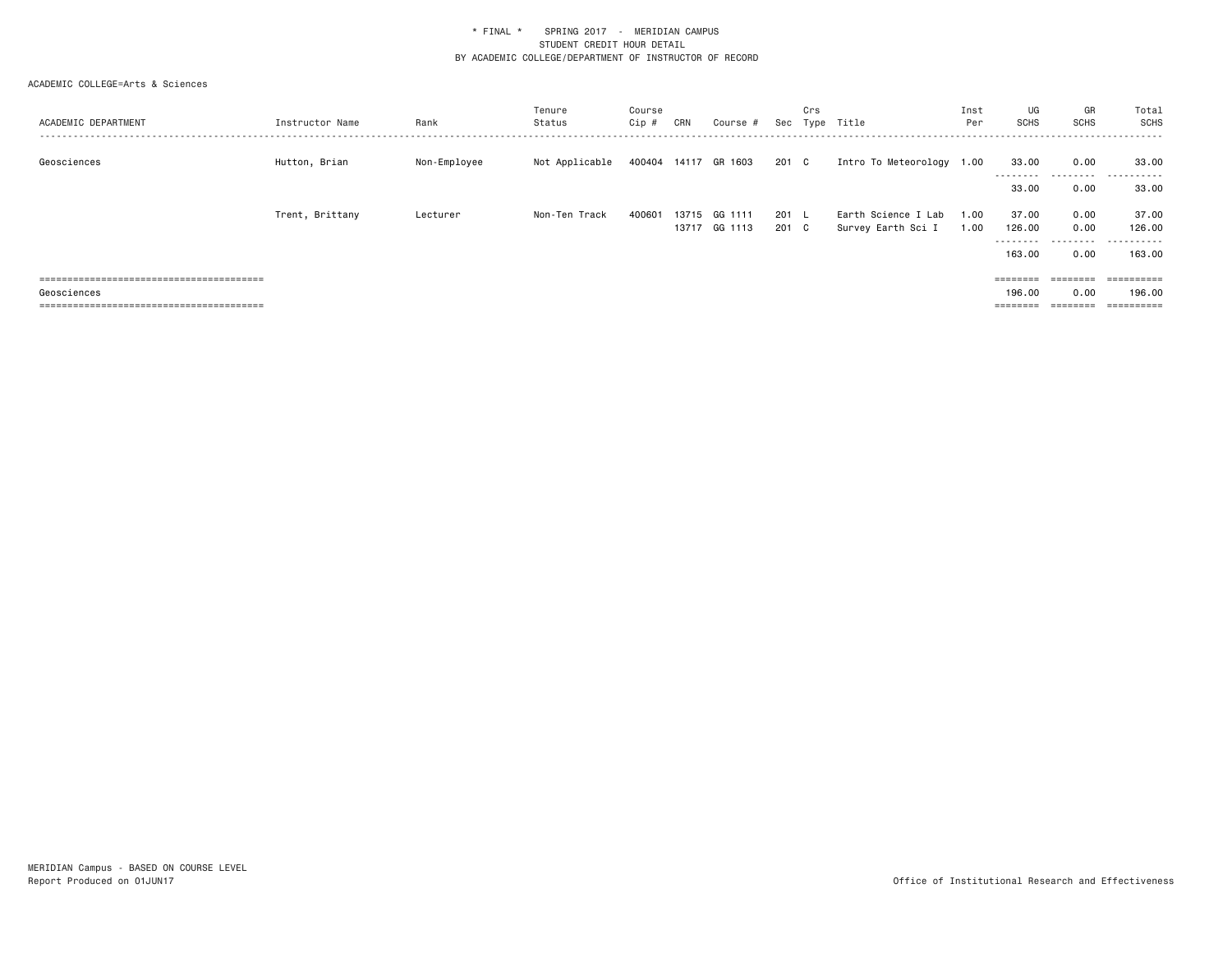|                     |                 |                             | Tenure  | Course |       |                      |       | Crs |                           | Inst | UG                       | GR               | Total       |
|---------------------|-----------------|-----------------------------|---------|--------|-------|----------------------|-------|-----|---------------------------|------|--------------------------|------------------|-------------|
| ACADEMIC DEPARTMENT | Instructor Name | Rank                        | Status  | Cip #  | CRN   | Course #             |       |     | Sec Type Title            | Per  | <b>SCHS</b>              | <b>SCHS</b>      | <b>SCHS</b> |
|                     |                 | Associate Professor         | Tenured | 540102 |       | 14122 HI 4133        | 201 C |     | Civil War 1850-1877       | 1.00 | 57.00                    | 0.00             | 57.00       |
| History             | Bates, Toby     |                             |         |        | 14123 | HI 6133              | 201 C |     | Civil War 1850-1877       | 1.00 | 0.00                     | 12.00            | 12.00       |
|                     |                 |                             |         |        |       | 14127 HI 4143        | 201 C |     | Revolutionary Amer        | 1.00 | 72.00                    | 0.00             | 72.00       |
|                     |                 |                             |         |        | 14128 | HI 6143              | 201 C |     | Revolutionary Amer        | 1.00 | 0.00                     | 12.00            | 12.00       |
|                     |                 |                             |         | 540104 |       | 14106 HI 3763        | 201 C |     | Hitler And Nazi Ger       | 1.00 | 75.00                    | 0.00             | 75.00       |
|                     |                 |                             |         |        |       |                      |       |     |                           |      | -------<br>204.00        | 24.00            | 228.00      |
|                     | Damms, Richard  | Associate Professor Tenured |         |        |       | 540101 13725 HI 3893 | 201 C |     | 20th Century World H 1.00 |      | 30.00                    | 0.00             | 30.00       |
|                     |                 |                             |         |        |       |                      |       |     |                           |      | - - - - - - - -<br>30.00 | $\cdots$<br>0.00 | 30.00       |
|                     | Lavine, Matthew | Associate Professor Tenured |         | 050207 |       | 13728 HI 4273        | 201 C |     | Women In Am History       | 1.00 | 39.00                    | 0.00             | 39.00       |
|                     |                 |                             |         | 450801 |       | 13734 HI 6273        | 201 C |     | Women In Am History       | 1.00 | 0.00                     | 12.00            | 12.00       |
|                     |                 |                             |         |        | 13735 | HI 6303              | 201 C |     | The Old South             | 1.00 | 0.00                     | 3.00             | 3.00        |
|                     |                 |                             |         | 540102 | 13727 | HI 4193              | 201 C |     | US Environmental His      | 1.00 | 24.00                    | 0.00             | 24.00       |
|                     |                 |                             |         |        |       | 13729 HI 4303        | 201 C |     | The Old South             | 1.00 | 30.00<br><u>.</u> .      | 0.00<br>.        | 30.00<br>.  |
|                     |                 |                             |         |        |       |                      |       |     |                           |      | 93.00                    | 15.00            | 108.00      |
|                     | Ridner, Judith  | Associate Professor Tenured |         | 540101 |       | 13726 HI 3903        | 201 C |     | Hist & Hist Meth          | 1.00 | 15.00<br>.               | 0.00<br>-------- | 15.00       |
|                     |                 |                             |         |        |       |                      |       |     |                           |      | 15.00                    | 0.00             | 15.00       |
|                     |                 |                             |         |        |       |                      |       |     |                           |      | ========                 | ========         | ==========  |
| History             |                 |                             |         |        |       |                      |       |     |                           |      | 342.00                   | 39.00            | 381.00      |
|                     |                 |                             |         |        |       |                      |       |     |                           |      | ========                 | ========         | ==========  |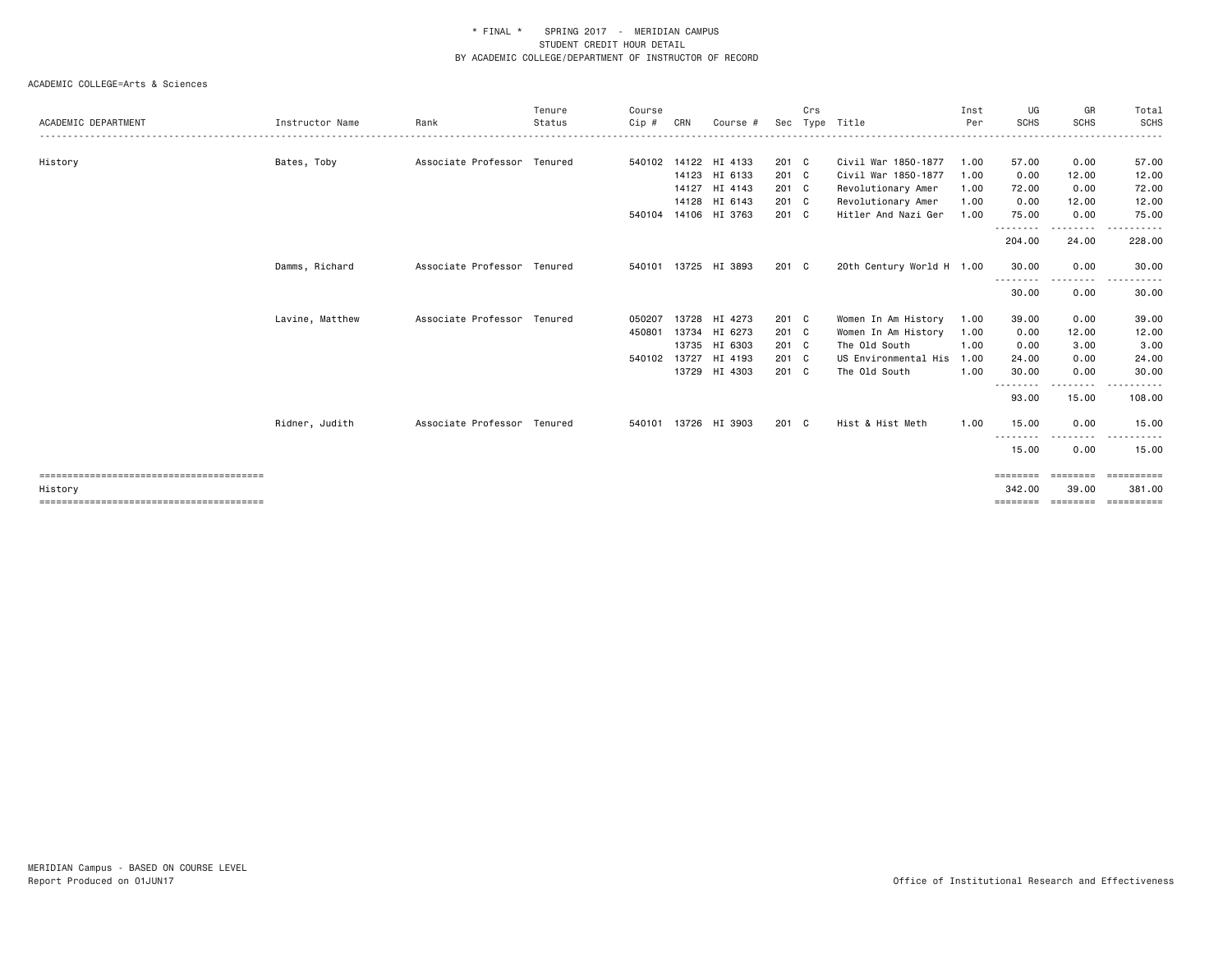| ACADEMIC DEPARTMENT       | Instructor Name | Rank                              | Tenure<br>Status | Course<br>Cip #  | CRN            | Course #                              | Sec                     | Crs | Type Title                                                        | Inst<br>Per          | UG<br><b>SCHS</b>                             | GR<br>SCHS                        | Total<br>SCHS                          |
|---------------------------|-----------------|-----------------------------------|------------------|------------------|----------------|---------------------------------------|-------------------------|-----|-------------------------------------------------------------------|----------------------|-----------------------------------------------|-----------------------------------|----------------------------------------|
| Mathematics & Statistics  | Ge, Lin         | Clinical Assist Pro Non-Ten Track |                  | 270101<br>521302 | 13741<br>13637 | MA 1613<br>BQA 3123<br>14323 BQA 3113 | 201 C<br>201 C<br>201 C |     | Cal Bus & Life Sc I<br>Bus Stat Methods II<br>Intro Bus Stat Meth | 1.00<br>1.00<br>1.00 | 45.00<br>42.00<br>15.00<br>--------<br>102,00 | 0.00<br>0.00<br>0.00<br>.<br>0.00 | 45.00<br>42.00<br>15.00<br>.<br>102.00 |
|                           |                 |                                   |                  |                  |                |                                       |                         |     |                                                                   |                      | $=$ = = = = = = =                             | ========                          | ==========                             |
| Mathematics & Statistics  |                 |                                   |                  |                  |                |                                       |                         |     |                                                                   |                      | 102,00                                        | 0.00                              | 102.00                                 |
| ========================= |                 |                                   |                  |                  |                |                                       |                         |     |                                                                   |                      | ========                                      |                                   | ==========                             |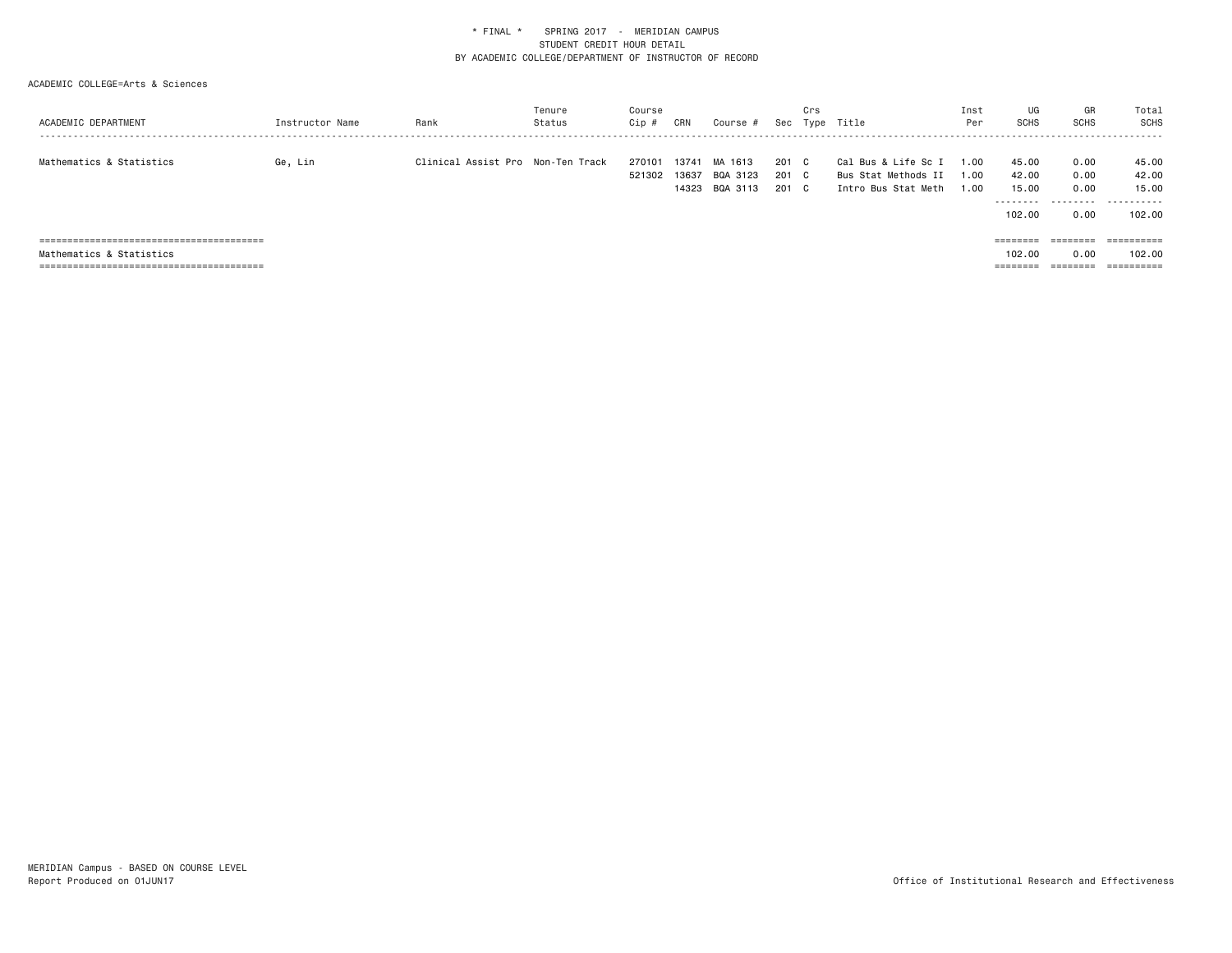| ACADEMIC DEPARTMENT   | Instructor Name  | Rank       | Tenure<br>Status | Course<br>Cip #  | CRN   | Course #                   |                | Crs | Sec Type Title                         | Inst<br>Per  | UG<br>SCHS                    | GR<br>SCHS                | Total<br>SCHS                 |
|-----------------------|------------------|------------|------------------|------------------|-------|----------------------------|----------------|-----|----------------------------------------|--------------|-------------------------------|---------------------------|-------------------------------|
| Philosophy & Religion | Johnson, Gregory | Instructor | Non-Ten Track    | 380101<br>380103 | 13751 | PHI 1103<br>13752 PHI 3013 | 201 C<br>201 C |     | Intro To Philosophy<br>Business Ethics | 1.00<br>1.00 | 75.00<br>48.00<br>.<br>123.00 | 0.00<br>0.00<br>.<br>0.00 | 75.00<br>48.00<br>.<br>123,00 |
|                       |                  |            |                  |                  |       |                            |                |     |                                        |              | $=$ = = = = = = =             | ========                  | ==========                    |
| Philosophy & Religion |                  |            |                  |                  |       |                            |                |     |                                        |              | 123,00                        | 0.00                      | 123,00                        |
|                       |                  |            |                  |                  |       |                            |                |     |                                        |              | ========                      | ========                  | ==========                    |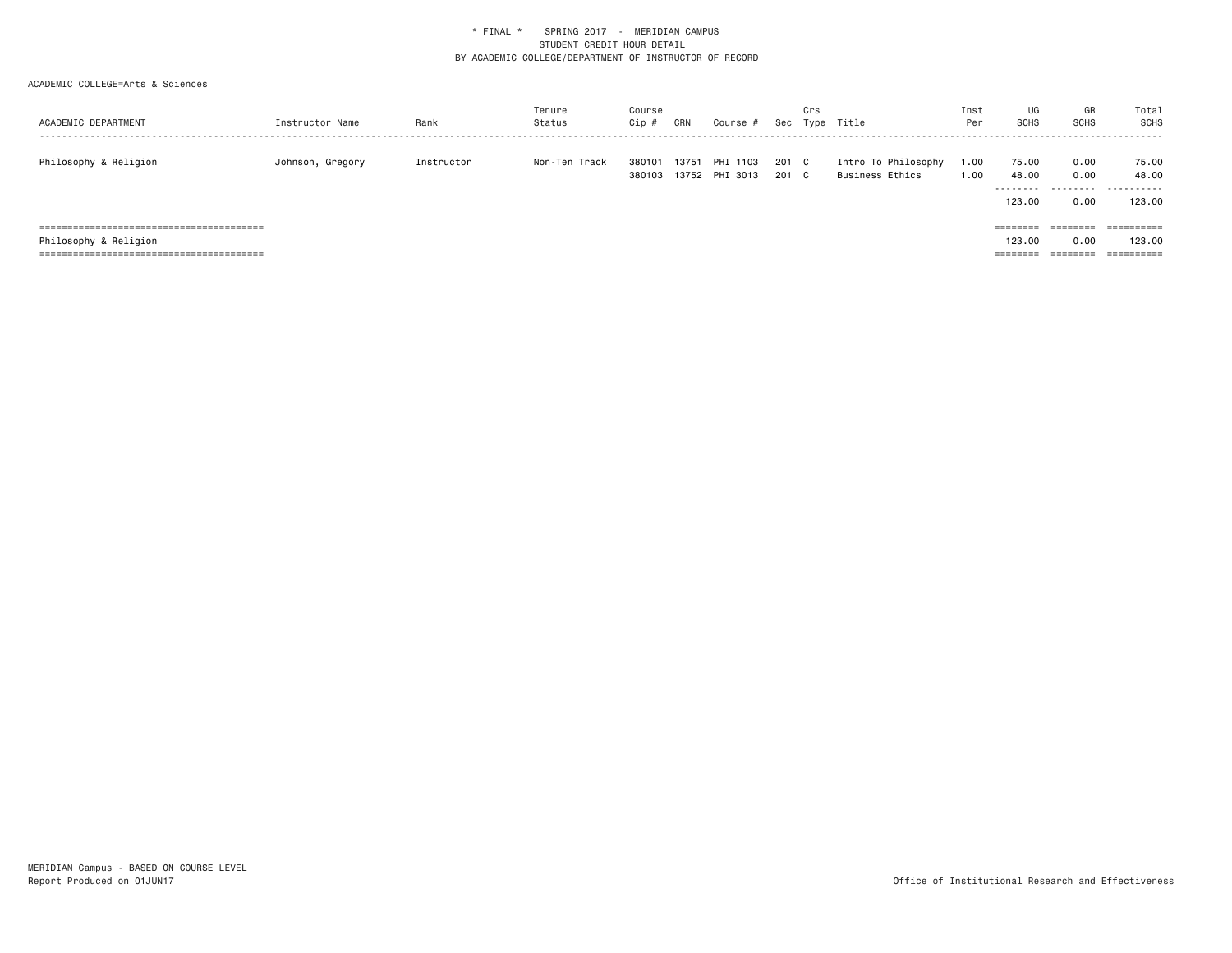| ACADEMIC DEPARTMENT                                      | Instructor Name | Rank     | Tenure<br>Status | Course<br>$Cip$ # | CRN   | Course # |       | Crs | Sec Type Title  | Inst<br>Per | UG<br><b>SCHS</b>  | GR<br><b>SCHS</b> | Total<br>SCHS |
|----------------------------------------------------------|-----------------|----------|------------------|-------------------|-------|----------|-------|-----|-----------------|-------------|--------------------|-------------------|---------------|
| Political Science & Public Administratio Carr, Isla-Anne |                 | Lecturer | Non-Ten Track    | 451001            | 13753 | PS 3073  | 201 C |     | Civil Liberties | 1.00        | 39.00<br>--------- | 0.00<br>.         | 39.00<br>.    |
|                                                          |                 |          |                  |                   |       |          |       |     |                 |             | 39.00              | 0.00              | 39.00         |
|                                                          |                 |          |                  |                   |       |          |       |     |                 |             | $=$ = = = = = = =  | ========          |               |
| Political Science & Public Administratio                 |                 |          |                  |                   |       |          |       |     |                 |             | 39.00              | 0.00              | 39.00         |
|                                                          |                 |          |                  |                   |       |          |       |     |                 |             | =======            |                   |               |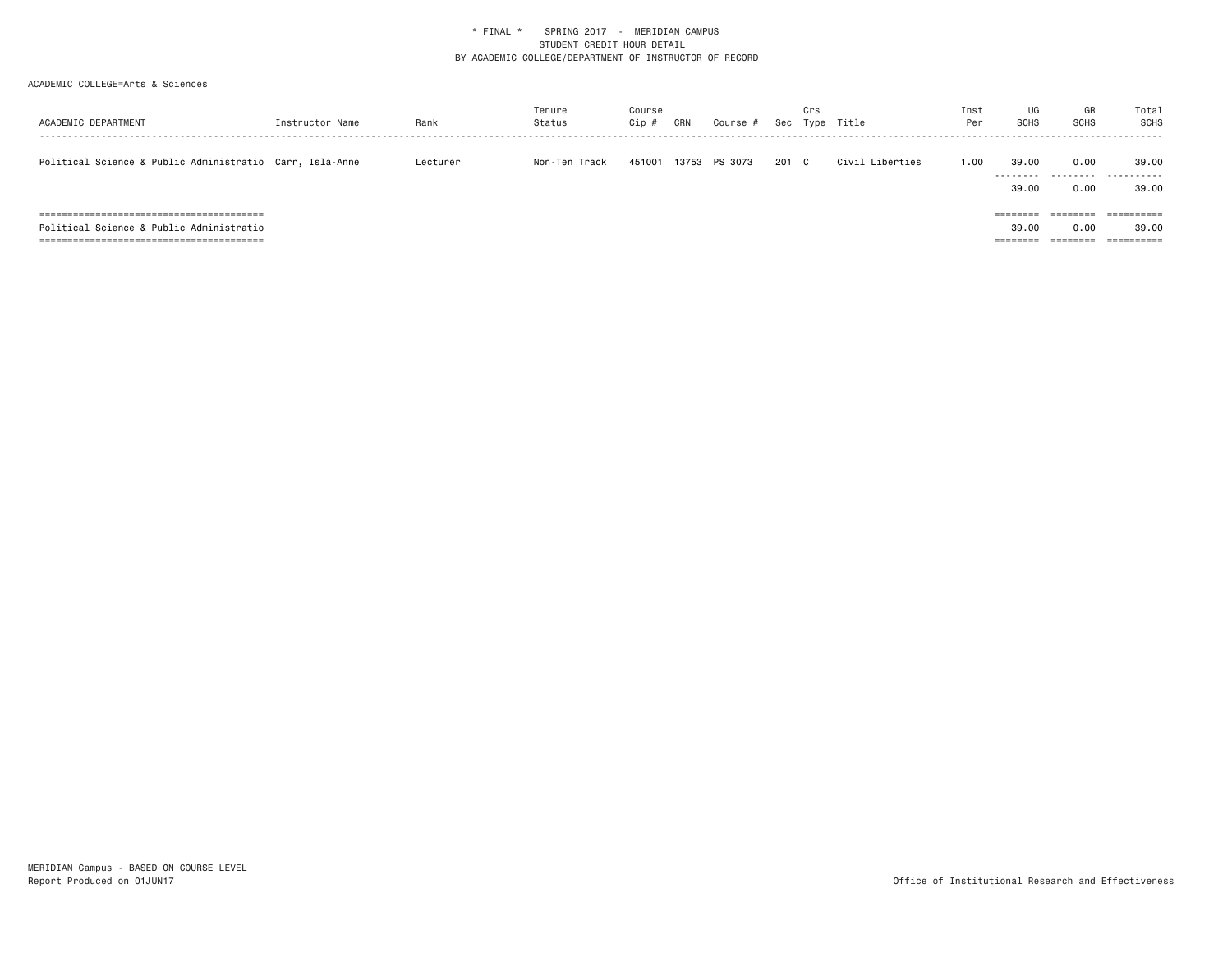|                     |                   |                               | Tenure        | Course |       |                |               | Crs |                           | Inst | UG                 | GR                                                                                                                                | Total                         |
|---------------------|-------------------|-------------------------------|---------------|--------|-------|----------------|---------------|-----|---------------------------|------|--------------------|-----------------------------------------------------------------------------------------------------------------------------------|-------------------------------|
| ACADEMIC DEPARTMENT | Instructor Name   | Rank                          | Status        | Cip #  | CRN   | Course         |               |     | Sec Type Title            | Per  | <b>SCHS</b>        | <b>SCHS</b>                                                                                                                       | SCHS                          |
| Psychology          | Cooper, Stephanie | Lecturer                      | Non-Ten Track | 420101 |       | 14108 PSY 3023 | 201 C         |     | Applied Psychology        | 1.00 | 69.00              | 0.00                                                                                                                              | 69.00                         |
|                     |                   |                               |               | 422707 |       | 14105 PSY 3363 | 201 C         |     | Behav Modification        | 1.00 | 42.00              | 0.00                                                                                                                              | 42.00                         |
|                     |                   |                               |               |        |       |                |               |     |                           |      | .<br>111.00        | .<br>0.00                                                                                                                         | 111.00                        |
|                     | Gier, Vicki       | Associate Professor Tenured   |               | 420101 | 13754 | PSY 1021       | 201 C         |     | Career in Psychology 1.00 |      | 18.00              | 0.00                                                                                                                              | 18.00                         |
|                     |                   |                               |               |        | 15569 | PSY 6733       | 201 C         |     | Memory                    | 1.00 | 0.00               | 3.00                                                                                                                              | 3.00                          |
|                     |                   |                               |               | 422701 | 14137 | PSY 4733       | 201 C         |     | Memory                    | 1.00 | 24.00              | 0.00                                                                                                                              | 24.00                         |
|                     |                   |                               |               | 422813 | 13757 | PSY 3343       | 201 C         |     | Psych Of Learning         | 1.00 | 42.00              | 0.00                                                                                                                              | 42.00                         |
|                     |                   |                               |               | 429999 |       | 14141 PSY 4990 | 201 C         |     | Special Topic In PSY 1.00 |      | 15.00<br>.         | 0.00<br>$\frac{1}{2} \left( \frac{1}{2} \right) \left( \frac{1}{2} \right) \left( \frac{1}{2} \right) \left( \frac{1}{2} \right)$ | 15.00                         |
|                     |                   |                               |               |        |       |                |               |     |                           |      | 99.00              | 3.00                                                                                                                              | 102.00                        |
|                     | Hogan, Russell    | Lecturer                      | Non-Ten Track | 420101 |       | 13755 PSY 3213 | 201 C         |     | Psych Of Ab Behavior 1.00 |      | 63.00              | 0.00                                                                                                                              | 63.00                         |
|                     |                   |                               |               |        |       |                |               |     |                           |      | .<br>63.00         | 0.00                                                                                                                              | 63.00                         |
|                     | Shumate, James    | Lecturer                      | Non-Ten Track | 131101 | 13650 | COE 8730       | 201 E         |     | Internship                | 1.00 | 0.00               | 48.00                                                                                                                             | 48.00                         |
|                     |                   |                               |               | 420101 |       | 13762 PSY 4726 | 201 E         |     | Internship In Psy I       | 1.00 | 6.00               | 0.00                                                                                                                              | 6.00                          |
|                     |                   |                               |               | 420601 | 15631 | COE 8750       | 201 E         |     | Internship                | 1.00 | 0.00               | 24.00                                                                                                                             | 24.00                         |
|                     |                   |                               |               | 422707 | 14134 | PSY 4353       | 201 C         |     | Psychology and the L 1.00 |      | 54.00              | 0.00                                                                                                                              | 54.00                         |
|                     |                   |                               |               |        |       | 14135 PSY 6353 | 201 C         |     | Psychology and the 1 1.00 |      | 0.00               | 15.00                                                                                                                             | 15.00                         |
|                     |                   |                               |               | 422803 |       | 14310 EPY 8263 | 201 C         |     | Psy Test Ed Rel Set       | 1.00 | 0.00               | 21.00                                                                                                                             | 21.00                         |
|                     |                   |                               |               |        |       |                |               |     |                           |      | .<br>60.00         | .<br>108.00                                                                                                                       | .<br>168.00                   |
|                     | Wilson, Rodney    | Assistant Professor Ten Track |               | 420101 | 13764 | PSY 6403       | 201 C         |     | Biological Psycholog 1.00 |      | 0.00               | 3.00                                                                                                                              | 3.00                          |
|                     |                   |                               |               | 422704 | 13756 | PSY 3314       | 201 B         |     | Experimental Psych        | 1.00 | 72.00              | 0.00                                                                                                                              | 72.00                         |
|                     |                   |                               |               | 422705 | 13758 | PSY 4203       | 201 C         |     | Theories Of Pers          | 1.00 | 69.00              | 0.00                                                                                                                              | 69.00                         |
|                     |                   |                               |               | 422706 |       | 13761 PSY 4403 | $201 \quad C$ |     | Biological Psycholog 1.00 |      | 36.00              | 0.00                                                                                                                              | 36.00                         |
|                     |                   |                               |               |        |       |                |               |     |                           |      | .<br>177.00        | 3.00                                                                                                                              | 180.00                        |
|                     |                   |                               |               |        |       |                |               |     |                           |      | <b>SEBSEBED</b>    | <b>EBBEERS</b>                                                                                                                    | ==========                    |
| Psychology          |                   |                               |               |        |       |                |               |     |                           |      | 510.00<br>======== | 114.00                                                                                                                            | 624.00<br>=================== |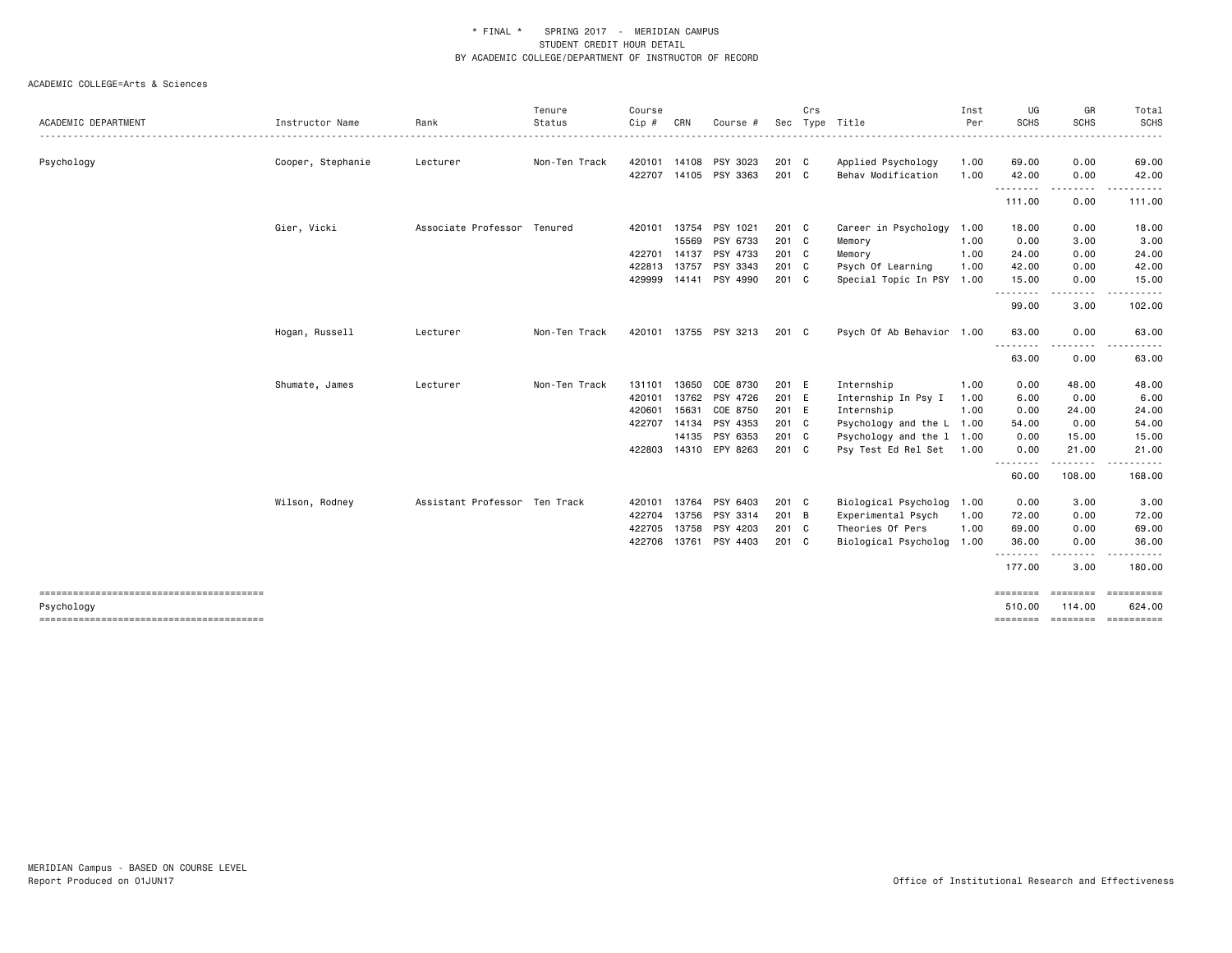|                     |                  |                                   | Tenure         | Course  |              |                      |               | Crs |                           | Inst | UG          | GR          | Total                                 |
|---------------------|------------------|-----------------------------------|----------------|---------|--------------|----------------------|---------------|-----|---------------------------|------|-------------|-------------|---------------------------------------|
| ACADEMIC DEPARTMENT | Instructor Name  | Rank                              | Status         | $Cip$ # | CRN          | Course #             |               |     | Sec Type Title            | Per  | <b>SCHS</b> | <b>SCHS</b> | <b>SCHS</b>                           |
| Sociology           | Carr, Rhonda     | Assistant Professor Non-Ten Track |                | 440701  |              | 13775 SW 2323        | 201 C         |     | Social Welfare Polic 1.00 |      | 66.00       | 0.00        | 66.00                                 |
|                     |                  |                                   |                |         |              | 13780 SW 4613        | 201 C         |     | Child Welf Services       | 1.00 | 54.00       | 0.00        | 54.00                                 |
|                     |                  |                                   |                |         |              | 14133 SW 4533        | 201 C         |     | Sub Abuse in SW Svcs 1.00 |      | 69.00       | 0.00        | 69.00                                 |
|                     |                  |                                   |                |         |              | 16679 SW 4000        | $201 \quad I$ |     | Directed Indiv Study 1.00 |      | 3.00<br>.   | 0.00<br>.   | 3.00<br>------                        |
|                     |                  |                                   |                |         |              |                      |               |     |                           |      | 192.00      | 0.00        | 192.00                                |
|                     | Cook, Amanda     | Assistant Professor Ten Track     |                | 450401  | 13659        | CRM 4803             | 201 C         |     | Senior Sem in Crimin 1.00 |      | 27.00       | 0.00        | 27.00                                 |
|                     |                  |                                   |                |         | 16368        | CRM 4000             | 201 I         |     | Directed Indiv Study 1.00 |      | 1.00        | 0.00        | 1.00                                  |
|                     |                  |                                   |                | 451101  |              | 14129 SO 3313        | 201 C         |     | Deviant Behavior          | 1.00 | 57.00<br>.  | 0.00        | 57.00                                 |
|                     |                  |                                   |                |         |              |                      |               |     |                           |      | 85.00       | 0.00        | 85.00                                 |
|                     | Guasco, Robert   | Non-Employee                      | Not Applicable |         |              | 440701 13783 SW 4926 | 201 E         |     | Sw Fld Prac/Sem II        | 0.50 | 54.00       | 0.00        | 54.00                                 |
|                     |                  |                                   |                |         |              |                      |               |     |                           |      | .<br>54.00  | 0.00        | 54.00                                 |
|                     | Ladner, Tina     | Lecturer                          | Non-Ten Track  | 450401  |              | 14120 CRM 4513       | 201 C         |     | Correctional Systems 1.00 |      | 60.00       | 0.00        | 60.00                                 |
|                     |                  |                                   |                |         |              | 14124 CRM 4233       | 201 C         |     | Juvenile Delinquency 1.00 |      | 42.00       | 0.00        | 42.00                                 |
|                     |                  |                                   |                |         | 451101 14121 | SO 4513              | 201 C         |     | Correctional Systems 1.00 |      | 6.00        | 0.00        | 6.00                                  |
|                     |                  |                                   |                |         |              | 14125 SO 4233        | 201 C         |     | Juvenile Delinquency 1.00 |      | 3.00<br>.   | 0.00<br>.   | 3.00                                  |
|                     |                  |                                   |                |         |              |                      |               |     |                           |      | 111.00      | 0.00        | 111.00                                |
|                     | Savage, Angela   | Instructor                        | Non-Ten Track  | 440701  |              | 13779 SW 3513        | 201 C         |     | Social Work Pract I       | 1.00 | 63.00       | 0.00        | 63.00                                 |
|                     |                  |                                   |                |         |              | 13782 SW 4916        | 201 E         |     | Sw Fld Prac/Sem I         | 1.00 | 108.00      | 0.00        | 108.00                                |
|                     |                  |                                   |                |         |              | 13783 SW 4926        | 201 E         |     | Sw Fld Prac/Sem II        | 0.50 | 54.00<br>.  | 0.00<br>.   | 54.00                                 |
|                     |                  |                                   |                |         |              |                      |               |     |                           |      | 225.00      | 0.00        | 225.00                                |
|                     | Swindell, Marian | Associate Professor Tenured       |                | 440701  |              | 13776 SW 3023        | 201 C         |     | Hum Beh Soc Envir II 1.00 |      | 63.00       | 0.00        | 63.00                                 |
|                     |                  |                                   |                |         |              | 13777 SW 3213        | 201 C         |     | Research Meth in SW       | 1.00 | 36.00       | 0.00        | 36.00                                 |
|                     |                  |                                   |                |         |              | 13778 SW 3213        | 202 C         |     | Research Meth in SW       | 1.00 | 36.00<br>.  | 0.00        | 36.00                                 |
|                     |                  |                                   |                |         |              |                      |               |     |                           |      | 135.00      | 0.00        | 135.00                                |
|                     |                  |                                   |                |         |              |                      |               |     |                           |      | ========    | ========    | ==========                            |
| Sociology           |                  |                                   |                |         |              |                      |               |     |                           |      | 802.00      | 0.00        | 802.00<br>======== ======== ========= |
|                     |                  |                                   |                |         |              |                      |               |     |                           |      |             |             |                                       |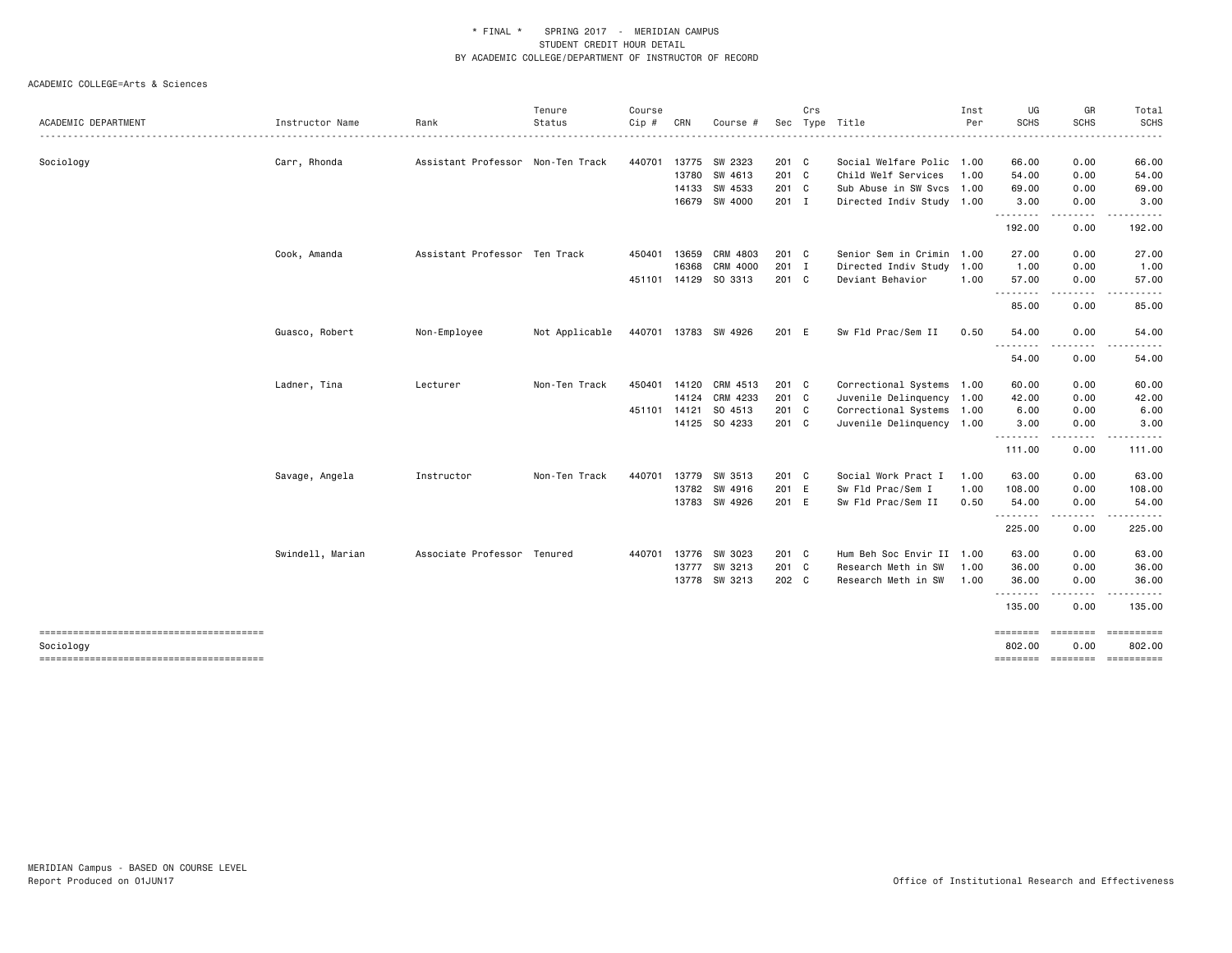| ACADEMIC DEPARTMENT | Instructor Name  | Rank                          | Tenure<br>Status | Course<br>Cip #  | CRN   | Course #                                     |                       | Crs          | Sec Type Title                                                | Inst<br>Per  | UG<br><b>SCHS</b>                    | GR<br><b>SCHS</b>                                                       | Total<br>SCHS                |
|---------------------|------------------|-------------------------------|------------------|------------------|-------|----------------------------------------------|-----------------------|--------------|---------------------------------------------------------------|--------------|--------------------------------------|-------------------------------------------------------------------------|------------------------------|
| Finance & Economics | Spurlin, William | Assistant Professor Ten Track |                  | 520801<br>520807 | 14324 | 13712 FIN 3113<br>13713 FIN 3123<br>FIN 4423 | 201 C<br>201 C<br>201 | $\mathbf{C}$ | Financial Systems<br>Financial Management 1.00<br>Investments | 1.00<br>1.00 | 72.00<br>36.00<br>15.00<br>--------- | 0.00<br>0.00<br>0.00<br>.                                               | 72.00<br>36.00<br>15.00<br>. |
|                     |                  |                               |                  |                  |       |                                              |                       |              |                                                               |              | 123.00                               | 0.00                                                                    | 123.00                       |
|                     |                  |                               |                  |                  |       |                                              |                       |              |                                                               |              | ========                             | $\qquad \qquad \equiv \equiv \equiv \equiv \equiv \equiv \equiv \equiv$ |                              |
| Finance & Economics |                  |                               |                  |                  |       |                                              |                       |              |                                                               |              | 123,00                               | 0.00                                                                    | 123.00                       |
|                     |                  |                               |                  |                  |       |                                              |                       |              |                                                               |              | ========                             | ========                                                                | ==========                   |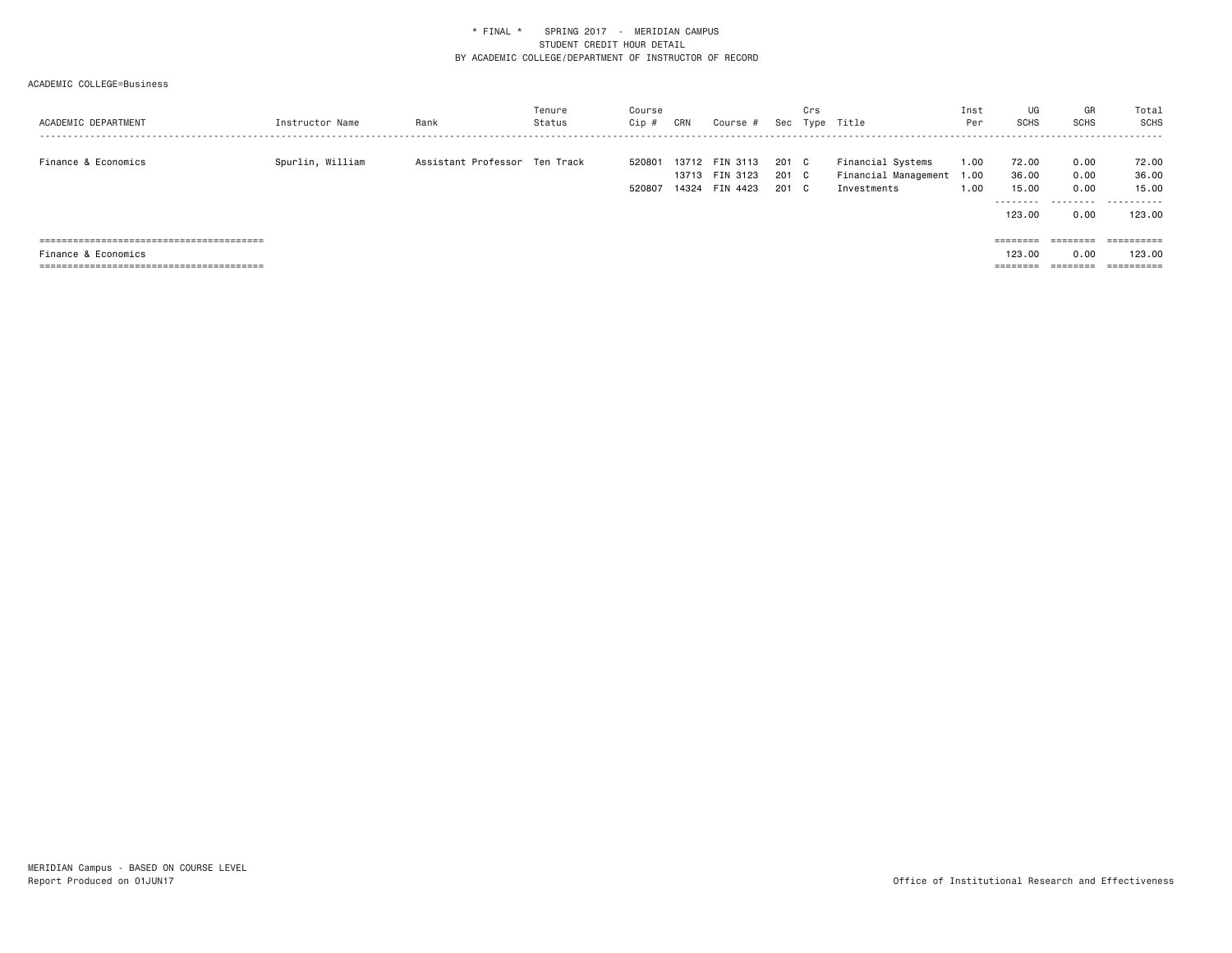| ACADEMIC DEPARTMENT              | Instructor Name | Rank                        | Tenure<br>Status | Course<br>Cip # | CRN   | Course #        | Sec           | Crs | Type Title                               | Inst<br>Per  | UG<br><b>SCHS</b>   | GR<br><b>SCHS</b> | Total<br>SCHS                                                                                                            |
|----------------------------------|-----------------|-----------------------------|------------------|-----------------|-------|-----------------|---------------|-----|------------------------------------------|--------------|---------------------|-------------------|--------------------------------------------------------------------------------------------------------------------------|
| Management & Information Systems | McNeil, Stacey  | Instructor                  | Non-Ten Track    | 520201          | 13745 | MGT 3213        | 201 C         |     |                                          |              | 54.00               | 0.00              | 54.00                                                                                                                    |
|                                  |                 |                             |                  | 521101          | 14321 | MGT 4613        | $201$ C       |     | Org Communications<br>Cross-Cultural Mgt | 1.00<br>1.00 | 39.00               | 0.00              | 39.00                                                                                                                    |
|                                  |                 |                             |                  | 521301          | 13744 | MGT 3114        | 201 C         |     | Prin of Mgt & Prod                       | 1.00         | 76.00               | 0.00              | 76.00                                                                                                                    |
|                                  |                 |                             |                  |                 |       |                 |               |     |                                          |              | --------            | --------          | .                                                                                                                        |
|                                  |                 |                             |                  |                 |       |                 |               |     |                                          |              | 169.00              | 0.00              | 169.00                                                                                                                   |
|                                  | Randle, Vikki   | Associate Professor         | Tenured          | 520101          | 13638 | <b>BUS 4853</b> | $201 \quad C$ |     | <b>Business Policy</b>                   | 1.00         | 42.00               | 0.00              | 42.00                                                                                                                    |
|                                  |                 |                             |                  | 520201          | 13746 | MGT 3823        | 201 C         |     | Responsible Leadersh                     | 1.00         | 90.00               | 0.00              | 90.00                                                                                                                    |
|                                  |                 |                             |                  | 521001          | 14320 | MGT 4533        | 201 C         |     | Advanced Hrm                             | 1.00         | 36.00               | 0.00              | 36.00                                                                                                                    |
|                                  |                 |                             |                  |                 |       |                 |               |     |                                          |              | --------<br>168,00  | --------<br>0.00  | .<br>168,00                                                                                                              |
|                                  | Shin, Seungjae  | Professor                   | Tenured          | 520301          |       | 14322 ACC 3053  | 201 C         |     | Acct Systems II                          | 1.00         | 15.00               | 0.00              | 15.00                                                                                                                    |
|                                  |                 |                             |                  | 521201          | 13635 | BIS 3233        | $201 \quad C$ |     | Management Informati 1.00                |              | 45.00               | 0.00              | 45.00                                                                                                                    |
|                                  |                 |                             |                  |                 | 14325 | BIS 3713        | 201 C         |     | Int Elec Info System 1.00                |              | 33.00               | 0.00              | 33.00                                                                                                                    |
|                                  |                 |                             |                  |                 |       |                 |               |     |                                          |              | --------<br>93.00   | --------<br>0.00  | $\begin{array}{cccccccccccccc} \bullet & \bullet & \bullet & \bullet & \bullet & \bullet & \bullet \end{array}$<br>93.00 |
|                                  | Young, Carlton  | Associate Professor Tenured |                  | 220205          | 13636 | BL 3223         | 201 C         |     | Law Of Comm Trans                        | 1.00         | 72.00               | 0.00              | 72.00                                                                                                                    |
|                                  |                 |                             |                  | 510701          | 13720 | <b>HCA 4243</b> | 201 C         |     | Managed Care                             | 1.00         | 42.00               | 0.00              | 42.00                                                                                                                    |
|                                  |                 |                             |                  |                 | 13722 | <b>HCA 4803</b> | 201 C         |     | Heathcare Policy                         | 1.00         | 45.00               | 0.00              | 45.00                                                                                                                    |
|                                  |                 |                             |                  |                 |       |                 |               |     |                                          |              | ---------<br>159.00 | $- - - -$<br>0.00 | -----<br>159.00                                                                                                          |
|                                  |                 |                             |                  |                 |       |                 |               |     |                                          |              | ========            | - cooppool        | ==========                                                                                                               |
| Management & Information Systems |                 |                             |                  |                 |       |                 |               |     |                                          |              | 589.00              | 0.00              | 589.00                                                                                                                   |
|                                  |                 |                             |                  |                 |       |                 |               |     |                                          |              | $=$ = = = = = = =   | ========          | $=$ = = = = = = = = =                                                                                                    |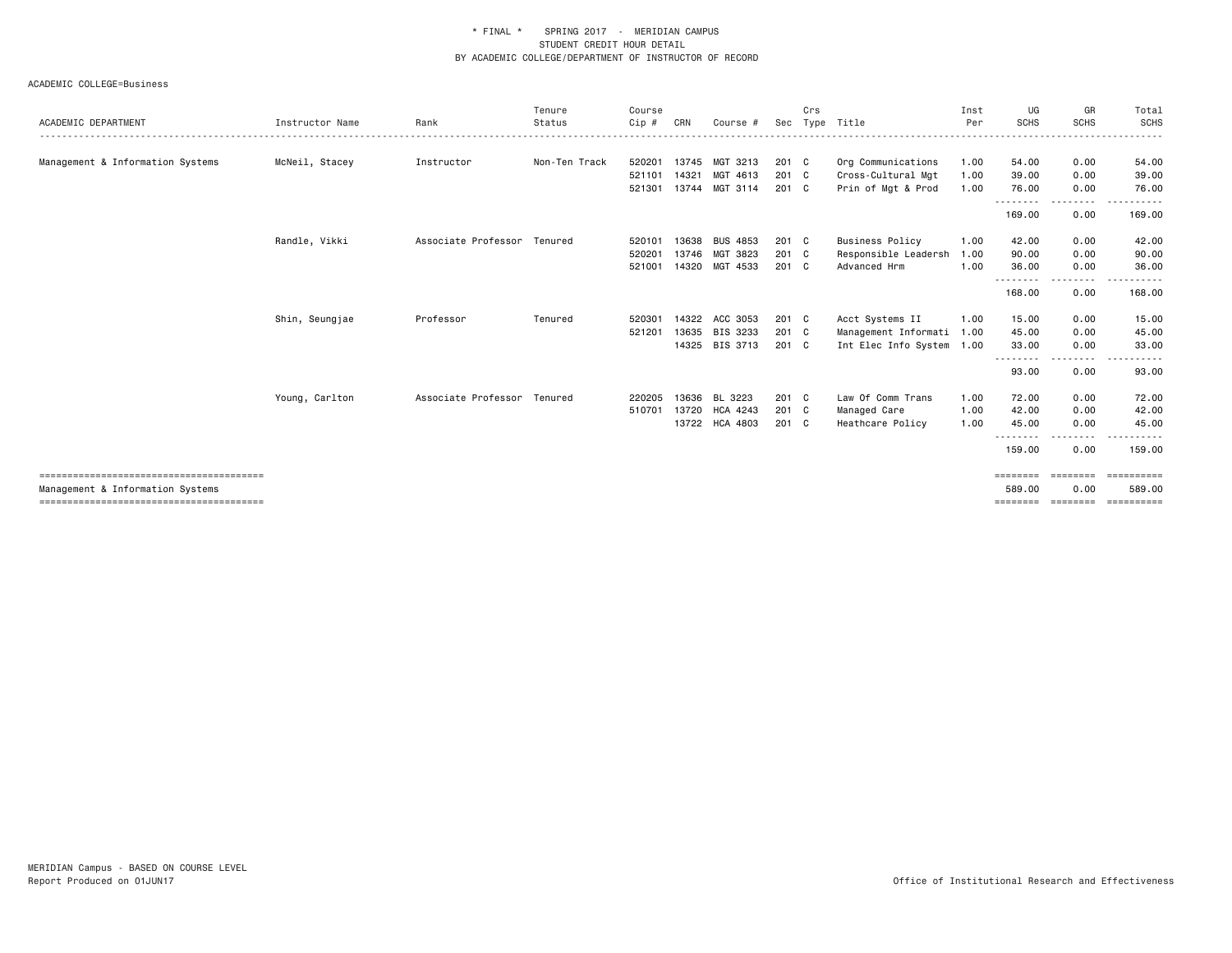| ACADEMIC DEPARTMENT                                    | Instructor Name | Rank                          | Tenure<br>Status | Course<br>Cip #  | CRN   | Course #        | Sec   | Crs | Type Title                | Inst<br>Per | UG<br><b>SCHS</b> | GR<br>SCHS     | Total<br><b>SCHS</b> |
|--------------------------------------------------------|-----------------|-------------------------------|------------------|------------------|-------|-----------------|-------|-----|---------------------------|-------------|-------------------|----------------|----------------------|
| Marketing, Quantitative Analysis & Busin Hill, William |                 | Associate Professor Tenured   |                  |                  | 13721 | <b>HCA 4443</b> | 201 E |     | Healthcare Internshi 1.00 |             | 6.00              | 0.00           |                      |
|                                                        |                 |                               |                  | 510701<br>521401 |       | 14319 MKT 4513  | 201 C |     | Resort-Convention Mk 1.00 |             | 60.00             | 0.00           | 6.00<br>60.00        |
|                                                        |                 |                               |                  |                  |       |                 | 201 E |     |                           |             |                   |                |                      |
|                                                        |                 |                               |                  |                  |       | 14326 MKT 3513  |       |     | Marketing Internship 1.00 |             | 12.00<br>.        | 0.00<br>------ | 12.00<br>.           |
|                                                        |                 |                               |                  |                  |       |                 |       |     |                           |             | 78.00             | 0.00           | 78.00                |
|                                                        | Qu, Yingge      | Assistant Professor Ten Track |                  | 521401           | 13747 | MKT 3013        | 201 C |     | Principles Of Mkt         | 1.00        | 54.00             | 0.00           | 54.00                |
|                                                        |                 |                               |                  |                  |       | 14318 MKT 4423  | 201 C |     | Strategic Brand Mana 1.00 |             | 39.00             | 0.00           | 39.00                |
|                                                        |                 |                               |                  |                  |       |                 |       |     |                           |             | 93.00             | ------<br>0.00 | ------<br>93.00      |
|                                                        |                 |                               |                  |                  |       |                 |       |     |                           |             |                   |                |                      |
| Marketing, Quantitative Analysis & Busin               |                 |                               |                  |                  |       |                 |       |     |                           |             | 171.00            | 0.00           | 171.00               |
|                                                        |                 |                               |                  |                  |       |                 |       |     |                           |             |                   |                |                      |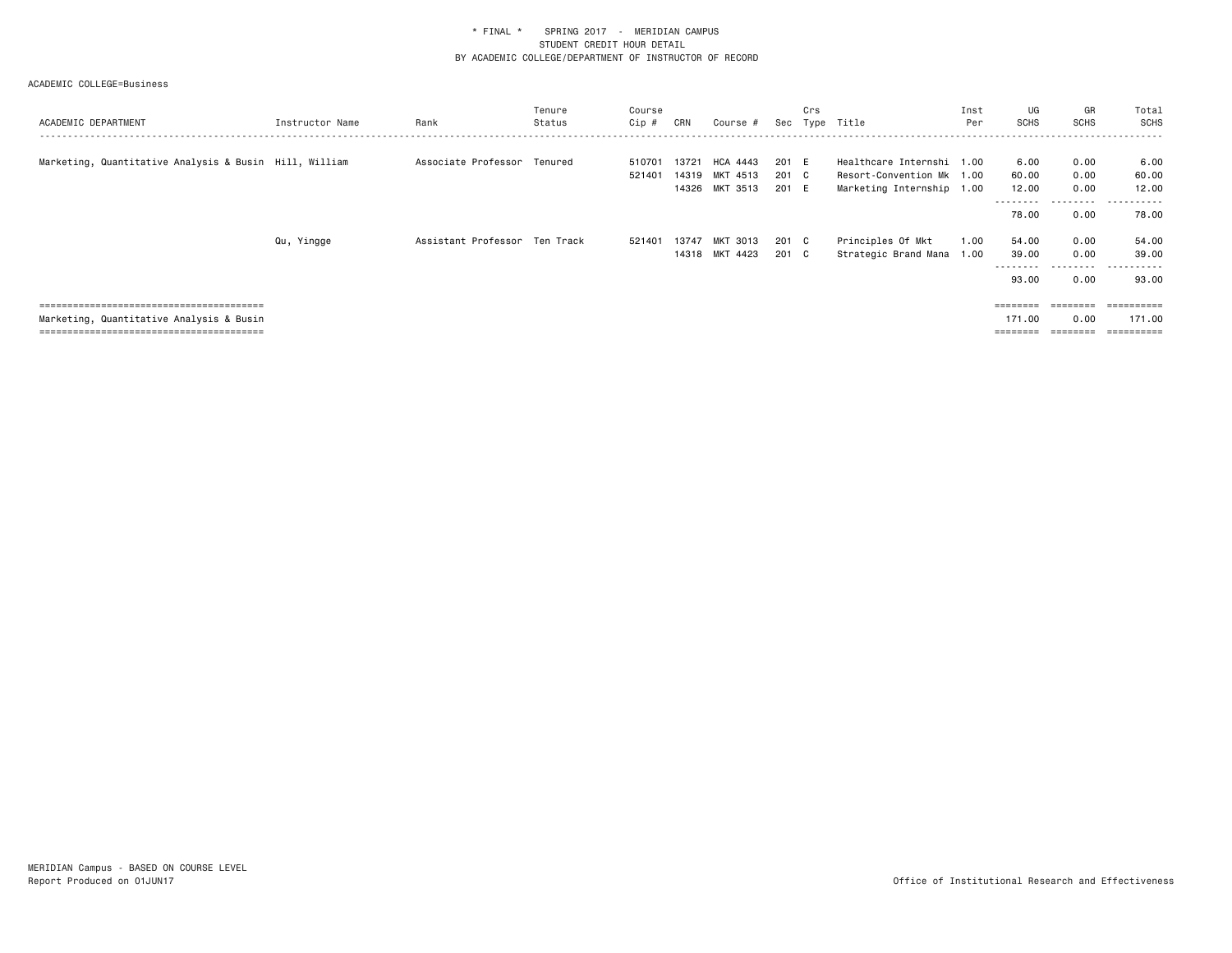| ACADEMIC DEPARTMENT   | Instructor Name | Rank                          | Tenure<br>Status | Course<br>Cip # | CRN            | Course #             |                | Crs | Sec Type Title                        | Inst<br>Per  | UG<br><b>SCHS</b>                    | GR<br>SCHS                            | Total<br><b>SCHS</b>         |
|-----------------------|-----------------|-------------------------------|------------------|-----------------|----------------|----------------------|----------------|-----|---------------------------------------|--------------|--------------------------------------|---------------------------------------|------------------------------|
| School of Accountancy | Ennis, Kevin    | Associate Professor Tenured   |                  | 520301          |                | 13628 ACC 3023       | 201 C          |     | Intermediate Acc I                    | 1.00         | 9.00<br>---------                    | 0.00                                  | 9.00<br>.                    |
|                       |                 |                               |                  |                 |                |                      |                |     |                                       |              | 9.00                                 | 0.00                                  | 9.00                         |
|                       | Faello, Joseph  | Assistant Professor Ten Track |                  | 520301          | 13627<br>13629 | ACC 3003<br>ACC 3033 | 201 C<br>201 C |     | Acct Systems I<br>Intermediate Acc II | 1.00<br>1.00 | 24.00<br>27.00<br>---------<br>51.00 | 0.00<br>0.00<br>---------<br>0.00     | 24.00<br>27.00<br>.<br>51.00 |
| School of Accountancy |                 |                               |                  |                 |                |                      |                |     |                                       |              | 60.00<br>========                    | $=$ = = = = = = =<br>0.00<br>======== | 60.00                        |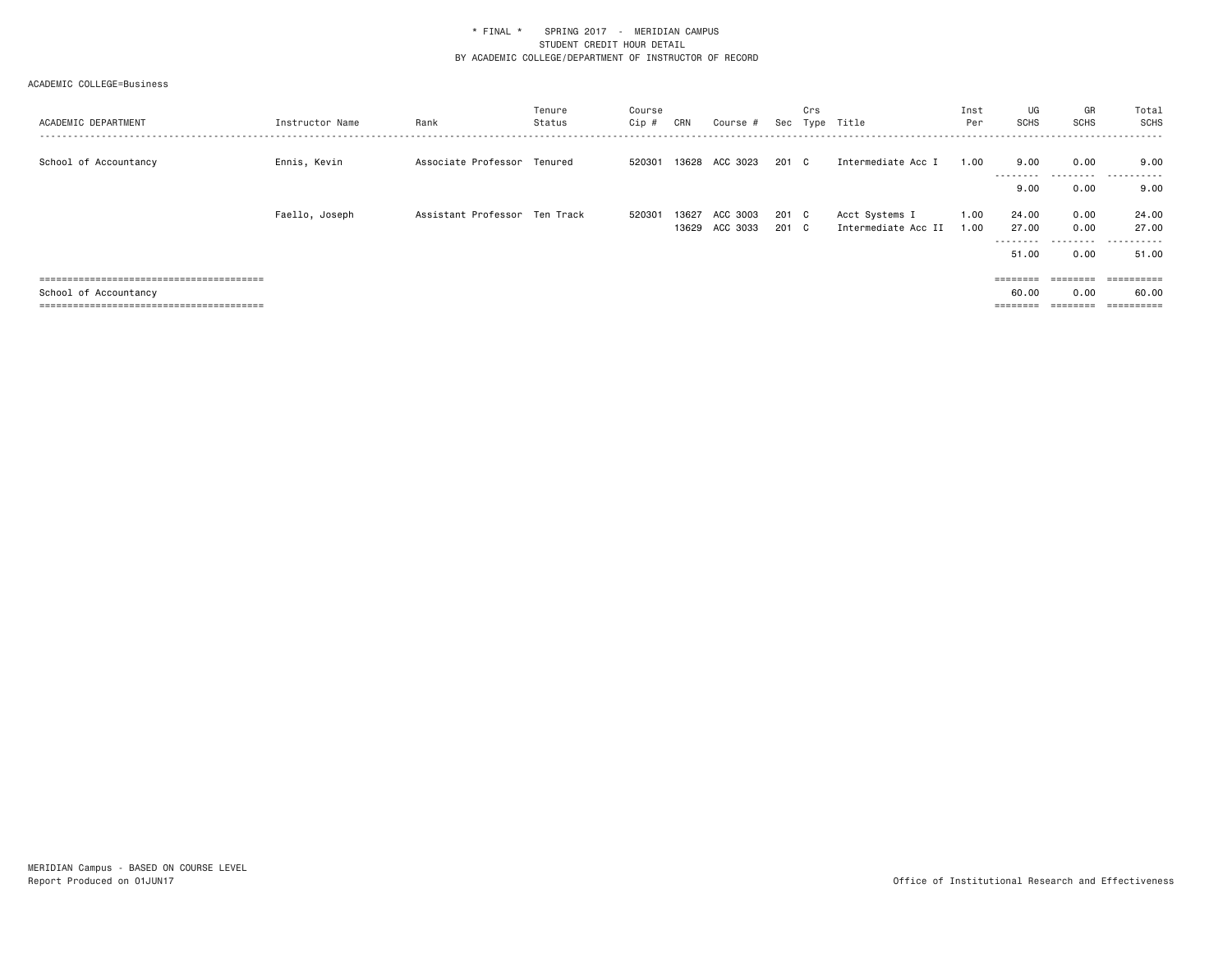| ACADEMIC DEPARTMENT                     | Instructor Name  | Rank                        | Tenure<br>Status | Course<br>Cip # | CRN   | Course #       | Sec   | Crs | Type Title                | Inst<br>Per | UG<br><b>SCHS</b> | GR<br><b>SCHS</b>     | Total<br><b>SCHS</b>                                                                                                                                          |
|-----------------------------------------|------------------|-----------------------------|------------------|-----------------|-------|----------------|-------|-----|---------------------------|-------------|-------------------|-----------------------|---------------------------------------------------------------------------------------------------------------------------------------------------------------|
|                                         |                  |                             |                  |                 |       |                |       |     |                           |             |                   |                       |                                                                                                                                                               |
| Counseling, Educational Psychology, and | Hall, Kimberly   | Associate Professor Tenured |                  | 131101          | 13651 | COE 8730       | 202 E |     | Internship                | 1.00        | 0.00              | 6.00                  | 6.00                                                                                                                                                          |
|                                         |                  |                             |                  | 422803          | 15892 | COE 7000       | 201 I |     | Directed Indiv Study 1.00 |             | 0.00              | 3.00                  | 3.00                                                                                                                                                          |
|                                         |                  |                             |                  |                 | 15899 | COE 7000       | 202 I |     | Directed Indiv Study 1.00 |             | 0.00              | 3.00                  | 3.00                                                                                                                                                          |
|                                         |                  |                             |                  | 422806          | 14309 | EPY 2513       | 201 C |     | Human Growth & Devel 1.00 |             | 27.00             | 0.00                  | 27.00                                                                                                                                                         |
|                                         |                  |                             |                  | 511501          | 14312 | COE 8783       | 201 C |     | Counsel Chem Dep Fam 1.00 |             | 0.00              | 42.00                 | 42.00                                                                                                                                                         |
|                                         |                  |                             |                  |                 |       |                |       |     |                           |             | --------<br>27.00 | <u>.</u><br>54.00     | $\frac{1}{2} \left( \frac{1}{2} \right) \left( \frac{1}{2} \right) \left( \frac{1}{2} \right) \left( \frac{1}{2} \right) \left( \frac{1}{2} \right)$<br>81.00 |
|                                         | Wilcher, Lori    | Lecturer                    | Non-Ten Track    | 131101          | 14307 | COE 8923       | 201 C |     | Seminar School Couns 1.00 |             | 0.00<br>--------  | 27.00<br>. <u>.</u> . | 27.00<br>.<br>$\sim$ $\sim$ $\sim$                                                                                                                            |
|                                         |                  |                             |                  |                 |       |                |       |     |                           |             | 0.00              | 27.00                 | 27.00                                                                                                                                                         |
|                                         | Wozny, Darren    | Professor                   | Tenured          | 131101          | 13653 | COE 8913       | 201 C |     | Counseling Children       | 1.00        | 0.00              | 45.00                 | 45.00                                                                                                                                                         |
|                                         |                  |                             |                  | 422801          | 13649 | COE 8633       | 201 C |     | Psychosocial Rehab        | 1.00        | 0.00              | 57.00                 | 57.00                                                                                                                                                         |
|                                         |                  |                             |                  | 422803          | 13645 | COE 8013       | 201 C |     | Couns Skills              | 1.00        | 0.00              | 45.00                 | 45.00                                                                                                                                                         |
|                                         |                  |                             |                  |                 |       |                |       |     |                           |             | --------<br>0.00  | .<br>147.00           | ------<br>147.00                                                                                                                                              |
|                                         | Zhbanova, Ksenia | Non-Employee                | Not Applicable   | 131203          |       | 13660 EDE 3223 | 201 C |     | Middle Level Educati 1.00 |             | 51.00<br><u>.</u> | 0.00<br>--------      | 51.00                                                                                                                                                         |
|                                         |                  |                             |                  |                 |       |                |       |     |                           |             | 51.00             | 0.00                  | 51.00                                                                                                                                                         |
|                                         |                  |                             |                  |                 |       |                |       |     |                           |             | ========          | ========              | eessesses                                                                                                                                                     |
| Counseling, Educational Psychology, and |                  |                             |                  |                 |       |                |       |     |                           |             | 78.00<br>======== | 228.00<br>========    | 306,00<br><b>ESSESSEES</b>                                                                                                                                    |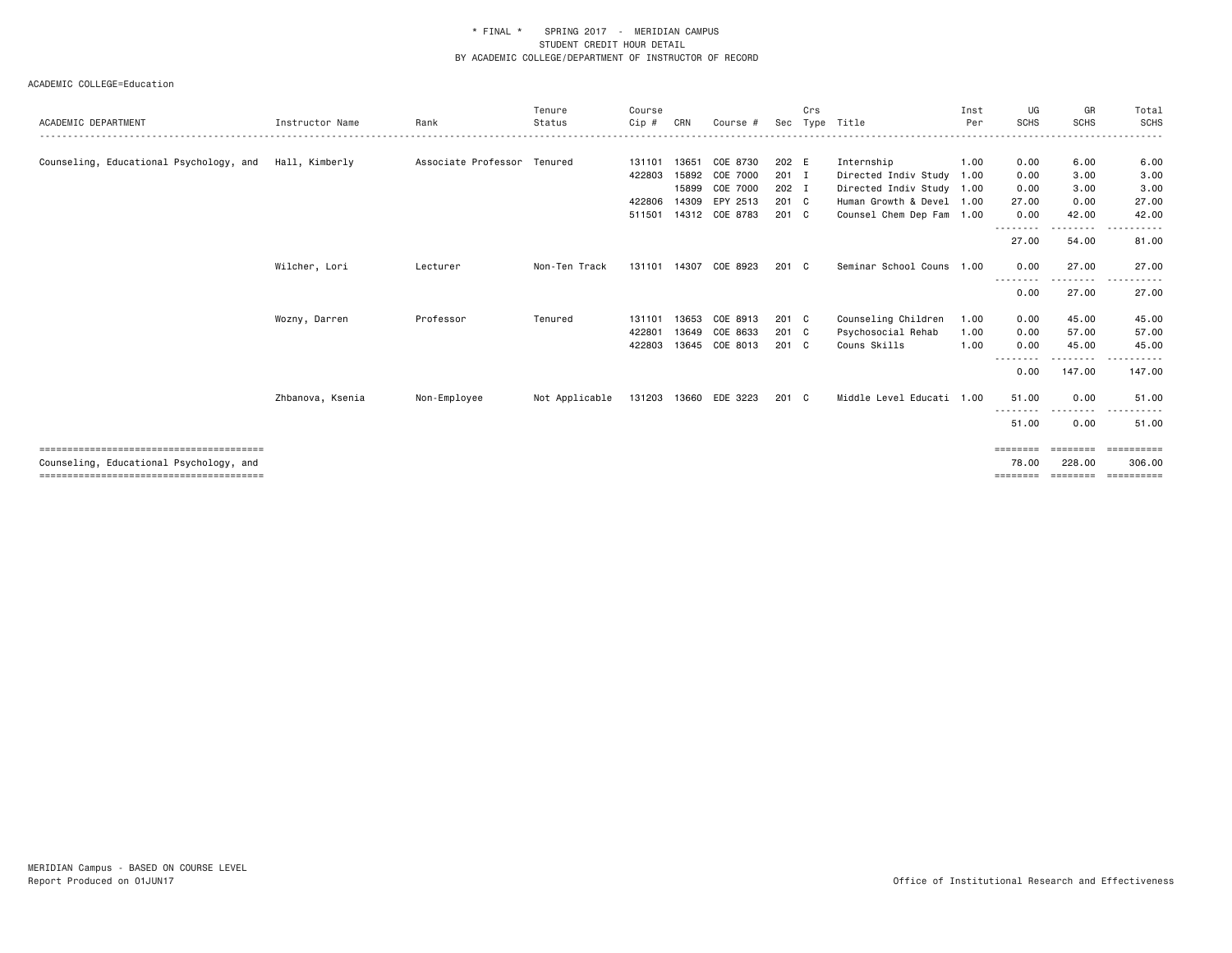| ACADEMIC DEPARTMENT                                    | Instructor Name      | Rank                              | Tenure<br>Status | Course<br>Cip # | CRN   | Course #              |       | Crs | Sec Type Title            | Inst<br>Per | UG<br><b>SCHS</b>                                                                                                                                                 | GR<br><b>SCHS</b>            | Total<br><b>SCHS</b> |
|--------------------------------------------------------|----------------------|-----------------------------------|------------------|-----------------|-------|-----------------------|-------|-----|---------------------------|-------------|-------------------------------------------------------------------------------------------------------------------------------------------------------------------|------------------------------|----------------------|
| Curriculum, Instruction & Special Educat Binford, Paul |                      | Assistant Professor Ten Track     |                  |                 |       | 131318 13674 EDS 3643 | 201 C |     | Secondary Soc Studie 1.00 |             | 12.00<br>.                                                                                                                                                        | 0.00                         | 12.00<br>.           |
|                                                        |                      |                                   |                  |                 |       |                       |       |     |                           |             | 12.00                                                                                                                                                             | 0.00                         | 12.00                |
|                                                        | Burroughs, Charlotte | Non-Faculty                       | Not Applicable   | 131205          | 16151 | EDS 3411              | 201 E |     | Prac In Secondary Ed 0.50 |             | 2.00                                                                                                                                                              | 0.00                         | 2.00                 |
|                                                        |                      |                                   |                  |                 | 16428 | EDS 7000              | 201 I |     | Directed Indiv Study 1.00 |             | 0.00                                                                                                                                                              | 3.00                         | 3.00                 |
|                                                        |                      |                                   |                  |                 |       | 131305 13675 EDS 3673 | 201 C |     | Second Language Arts 0.50 |             | 3.00<br>$\frac{1}{2}$                                                                                                                                             | 0.00<br>.                    | 3.00<br>-----        |
|                                                        |                      |                                   |                  |                 |       |                       |       |     |                           |             | 5.00                                                                                                                                                              | 3.00                         | 8.00                 |
|                                                        | Davis, Shane         | Non-Faculty                       | Not Applicable   | 131205          | 16151 | EDS 3411              | 201 E |     | Prac In Secondary Ed 0.50 |             | 2.00                                                                                                                                                              | 0.00                         | 2.00                 |
|                                                        |                      |                                   |                  | 131305          |       | 13675 EDS 3673        | 201 C |     | Second Language Arts 0.50 |             | 3.00<br>$- - - -$                                                                                                                                                 | 0.00<br>$\sim$ $\sim$ $\sim$ | 3.00<br>.            |
|                                                        |                      |                                   |                  |                 |       |                       |       |     |                           |             | 5.00                                                                                                                                                              | 0.00                         | 5.00                 |
|                                                        | Hanna, Tania         | Clinical Assist Pro Non-Ten Track |                  | 131202          | 16018 | EDE 7000              | 201 I |     | Directed Indiv Study 1.00 |             | 0.00                                                                                                                                                              | 1.00                         | 1.00                 |
|                                                        |                      |                                   |                  | 131203          | 13765 | RDG 3413              | 201 C |     | Middle Lvl Lit I          | 1.00        | 51.00                                                                                                                                                             | 0.00                         | 51.00                |
|                                                        |                      |                                   |                  |                 | 13766 | RDG 3423              | 201 C |     | Middle Lvl Lit II         | 1.00        | 51.00                                                                                                                                                             | 0.00                         | 51.00                |
|                                                        |                      |                                   |                  |                 | 15955 | RDG 8113              | 201 C |     | Mid Level Literacy I 1.00 |             | 0.00                                                                                                                                                              | 3.00                         | 3.00                 |
|                                                        |                      |                                   |                  | 131315 14308    |       | EDE 3233              | 201 C |     | Teach Lit at Elem/Mi 1.00 |             | 33.00                                                                                                                                                             | 0.00                         | 33.00                |
|                                                        |                      |                                   |                  |                 | 15775 | RDG 6113              | 201 C |     | Mid Lev Literacy Dev 1.00 |             | 0.00<br>.                                                                                                                                                         | 27.00<br>. <u>.</u>          | 27.00<br>.           |
|                                                        |                      |                                   |                  |                 |       |                       |       |     |                           |             | 135.00                                                                                                                                                            | 31.00                        | 166.00               |
|                                                        | Leffler, Jeffrey     | Instructor                        | Non-Ten Track    | 131315          |       | 13767 RDG 3513        | 201 C |     | Rdg Strag Second Sch 1.00 |             | 6.00<br>.<br>$\frac{1}{2} \left( \frac{1}{2} \right) \left( \frac{1}{2} \right) \left( \frac{1}{2} \right) \left( \frac{1}{2} \right) \left( \frac{1}{2} \right)$ | 0.00                         | 6.00<br>-----        |
|                                                        |                      |                                   |                  |                 |       |                       |       |     |                           |             | 6.00                                                                                                                                                              | 0.00                         | 6.00                 |
|                                                        | May, Susan           | Instructor                        | Non-Ten Track    | 130901          | 13670 | EDF 3333              | 201 C |     | Social Foundation Ed 1.00 |             | 78.00                                                                                                                                                             | 0.00                         | 78.00                |
|                                                        |                      |                                   |                  | 131202          | 13666 | EDE 4883              | 201 C |     | Manag Elem/Mid Lvl C 1.00 |             | 42.00                                                                                                                                                             | 0.00                         | 42.00                |
|                                                        |                      |                                   |                  |                 |       | 131311 13662 EDE 3523 | 201 C |     | Found EL/ML Math Edu 1.00 |             | 51.00<br>.                                                                                                                                                        | 0.00<br>.                    | 51.00<br>.           |
|                                                        |                      |                                   |                  |                 |       |                       |       |     |                           |             | 171.00                                                                                                                                                            | 0.00                         | 171.00               |
|                                                        | Ratliff, Lindon      | Associate Professor Tenured       |                  | 131001 13681    |       | EDS 8886              | 201 H |     | Dimensions of Learni 1.00 |             | 0.00                                                                                                                                                              | 6.00                         | 6.00                 |
|                                                        |                      |                                   |                  |                 | 13683 | EDS 8896              | 201 H |     | Dimensions of Learni 1.00 |             | 0.00                                                                                                                                                              | 6.00                         | 6.00                 |
|                                                        |                      |                                   |                  | 131205 13676    |       | EDS 4873              | 201 C |     | Managing Secondary C 1.00 |             | 24.00                                                                                                                                                             | 0.00                         | 24.00                |
|                                                        |                      |                                   |                  |                 | 16429 | EDS 7000              | 202 I |     | Directed Indiv Study 1.00 |             | 0.00                                                                                                                                                              | 1.00                         | 1.00                 |
|                                                        |                      |                                   |                  |                 | 16430 | EDS 7000              | 203 I |     | Directed Indiv Study 1.00 |             | 0.00                                                                                                                                                              | 1.00                         | 1.00                 |
|                                                        |                      |                                   |                  |                 | 16604 | EDS 7000              | 204 I |     | Directed Indiv Study 1.00 |             | 0.00                                                                                                                                                              | 1.00                         | 1.00<br>.            |
|                                                        |                      |                                   |                  |                 |       |                       |       |     |                           |             | 24.00                                                                                                                                                             | 15.00                        | 39.00                |
|                                                        | Rigdon, Laurel       | Lecturer                          | Non-Ten Track    |                 |       | 131001 13690 EDX 4413 | 201 C |     | Wk W/Fams of Stdts w 1.00 |             | 54.00<br>$\frac{1}{2} \left( \frac{1}{2} \right) \left( \frac{1}{2} \right) \left( \frac{1}{2} \right) \left( \frac{1}{2} \right) \left( \frac{1}{2} \right)$     | 0.00<br>$\frac{1}{2}$        | 54.00<br>$   -$      |
|                                                        |                      |                                   |                  |                 |       |                       |       |     |                           |             | 54.00                                                                                                                                                             | 0.00                         | 54.00                |
|                                                        | Shea, Donna          | Non-Faculty                       | Not Applicable   | 131202          | 13667 | EDE 4886              | 201 E |     | Elem.Mid Lvl Interns 1.00 |             | 84.00                                                                                                                                                             | 0.00                         | 84.00                |
|                                                        |                      |                                   |                  |                 | 13668 | EDE 4896              | 201 E |     | Elem/Mid Levl Intern      | 1.00        | 84.00                                                                                                                                                             | 0.00                         | 84.00                |
|                                                        |                      |                                   |                  | 131205          | 13677 | EDS 4886              | 201 F |     | Teach Intern in Sec       | 1.00        | 48.00                                                                                                                                                             | 0.00                         | 48.00                |
|                                                        |                      |                                   |                  |                 | 13678 | EDS 4896              | 201 F |     | Teach Intern in Sec       | 1.00        | 48.00                                                                                                                                                             | 0.00                         | 48.00                |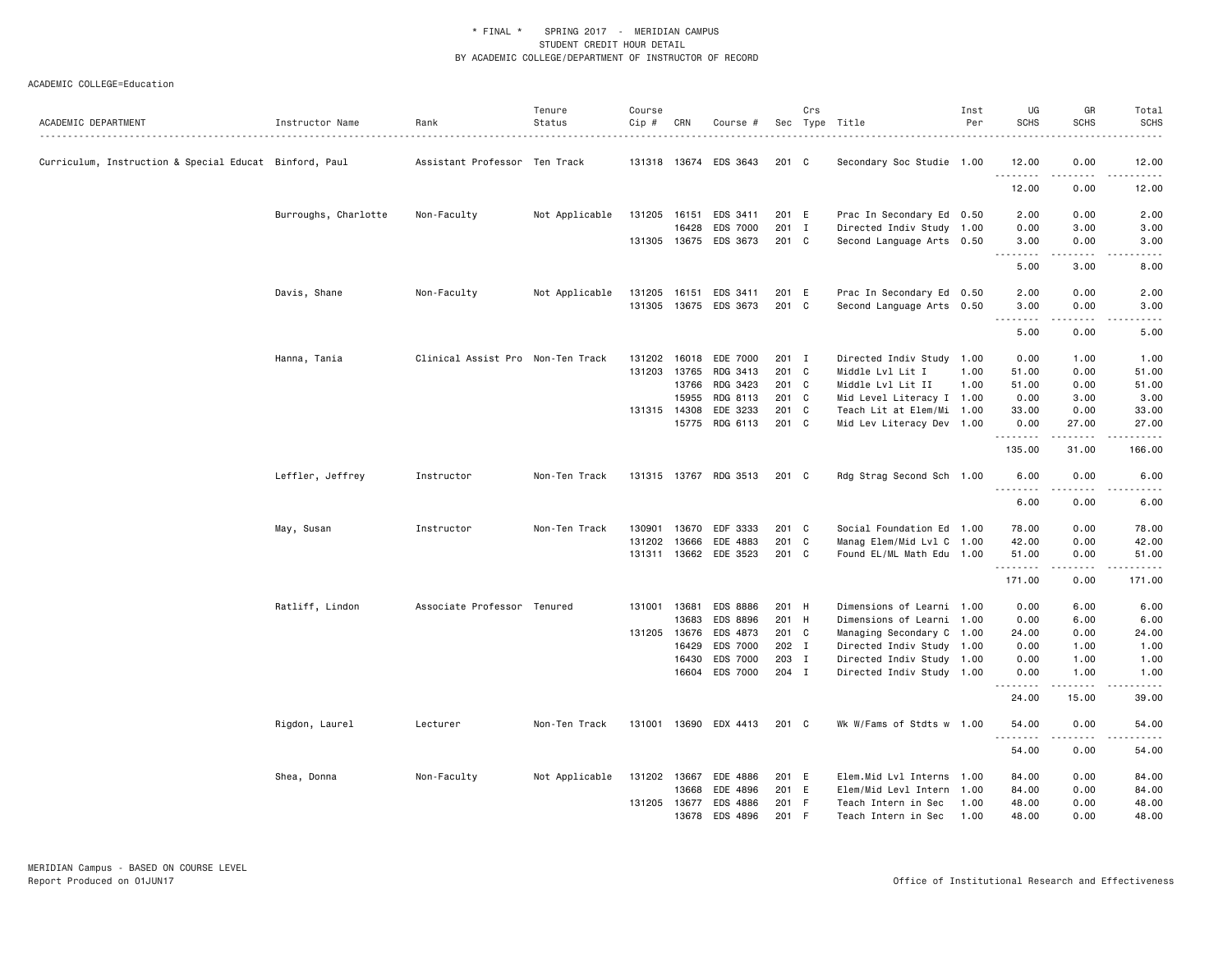| ACADEMIC DEPARTMENT                                      | Instructor Name | Rank       | Tenure<br>Status | Course<br>$Cip$ # | CRN   | Course # | Sec   | Crs | Type Title                | Inst<br>Per | UG<br><b>SCHS</b>   | GR<br><b>SCHS</b> | Total<br>SCHS<br>. |
|----------------------------------------------------------|-----------------|------------|------------------|-------------------|-------|----------|-------|-----|---------------------------|-------------|---------------------|-------------------|--------------------|
|                                                          |                 |            |                  |                   |       |          |       |     |                           |             |                     |                   |                    |
|                                                          |                 |            |                  |                   |       |          |       |     |                           |             | ---------<br>264.00 | 0.00              | .<br>264,00        |
| Curriculum, Instruction & Special Educat Sumrall, Brandi |                 | Instructor | Non-Ten Track    | 130101            | 13689 | EDX 4353 | 201 C |     | Assistive Tech in Sp 1.00 |             | 42.00               | 0.00              | 42.00              |
|                                                          |                 |            |                  | 422814            | 13684 | EDX 3213 | 201 C |     | Indiv Inst Except Ch 1.00 |             | 66.00               | 0.00              | 66.00              |
|                                                          |                 |            |                  |                   | 14303 | EDX 3233 | 201 C |     | Contingency Manageme      | 1.00        | 27.00               | 0.00              | 27.00              |
|                                                          |                 |            |                  |                   | 14304 | EDX 3223 | 201 C |     | Intro to Emtnl/Behav      | 1.00        | 30.00               | 0.00              | 30.00              |
|                                                          |                 |            |                  |                   |       |          |       |     |                           |             | ---------           | ---------         | .                  |
|                                                          |                 |            |                  |                   |       |          |       |     |                           |             | 165.00              | 0.00              | 165,00             |
|                                                          |                 |            |                  |                   |       |          |       |     |                           |             |                     |                   |                    |
|                                                          |                 |            |                  |                   |       |          |       |     |                           |             | $=$ = = = = = = =   | ========          | -----------        |
| Curriculum, Instruction & Special Educat                 |                 |            |                  |                   |       |          |       |     |                           |             | 841,00              | 49.00             | 890.00             |
|                                                          |                 |            |                  |                   |       |          |       |     |                           |             | ========            | ========          |                    |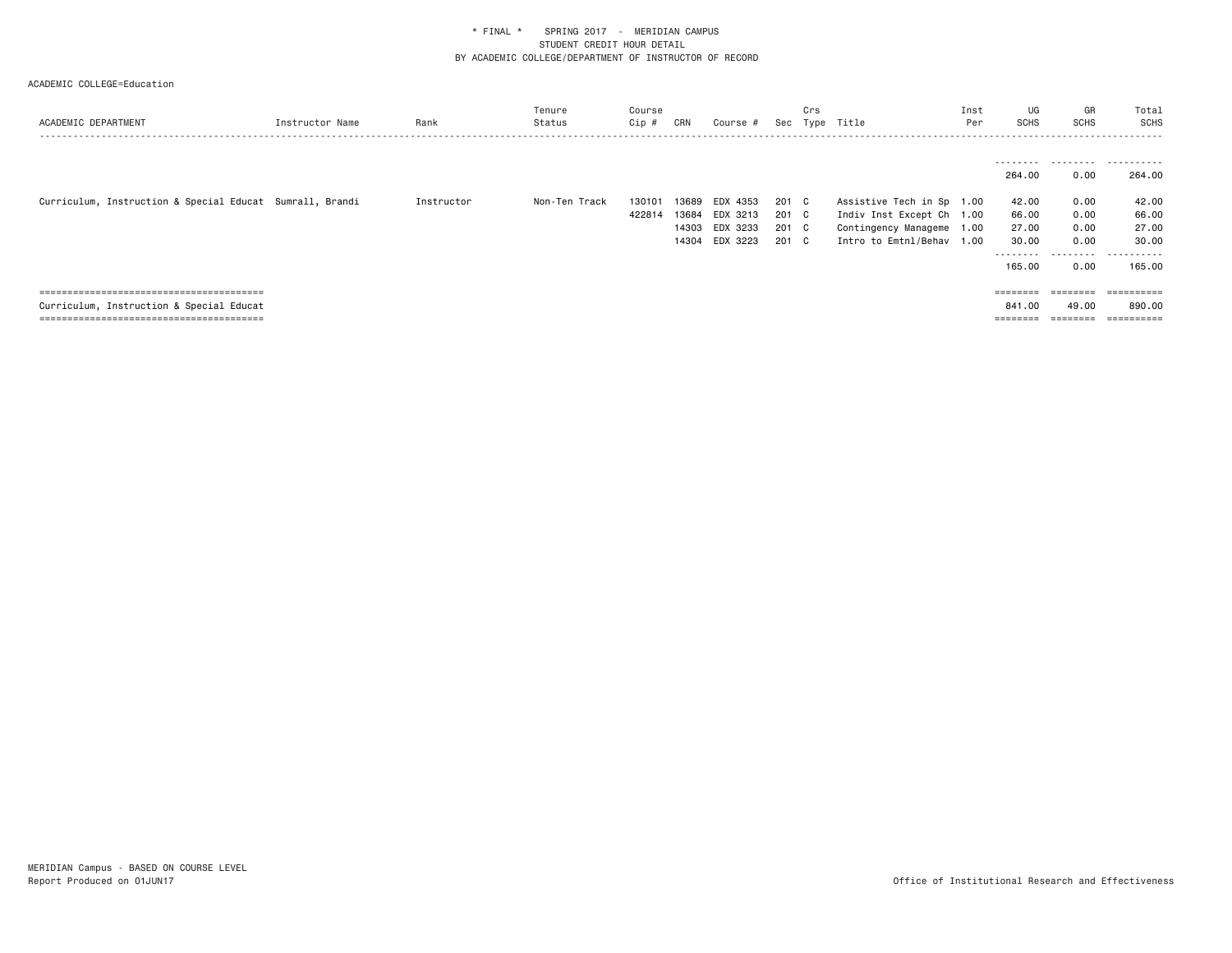# ACADEMIC COLLEGE=Education

| ACADEMIC DEPARTMENT    | Instructor Name | Rank                          | Tenure<br>Status | Course<br>Cip # | CRN | Course #       |       | Crs | Sec Type Title            | Inst<br>Per | UG<br><b>SCHS</b> | GR<br><b>SCHS</b>  | Total<br><b>SCHS</b> |
|------------------------|-----------------|-------------------------------|------------------|-----------------|-----|----------------|-------|-----|---------------------------|-------------|-------------------|--------------------|----------------------|
|                        |                 |                               |                  |                 |     |                |       |     |                           |             |                   |                    |                      |
| Educational Leadership | Fincher, Mark   | Assistant Professor Ten Track |                  | 130407          |     | 13639 CCL 8313 | 201 C |     | Comm Coll Instrl Ass 1.00 |             | 0.00              | 30.00              | 30.00                |
|                        |                 |                               |                  |                 |     | 14311 CCL 8113 | 201 C |     | Comm Col Hist/Philos 1.00 |             | 0.00              | 24.00              | 24.00                |
|                        |                 |                               |                  |                 |     | 16303 CCL 7000 | 201 I |     | Directed Individual       | 1.00        | 0.00              | 1.00               | 1.00                 |
|                        |                 |                               |                  |                 |     |                |       |     |                           |             | 0.00              | ---------<br>55.00 | .<br>55.00           |
|                        | Wallin, Patsy   | Assistant Professor Ten Track |                  | 130401          |     | 13672 EDL 8613 | 201 H |     | Leadership Intern II 1.00 |             | 0.00              | 30.00              | 30.00                |
|                        |                 |                               |                  |                 |     | 13673 EDL 8623 | 201 C |     | Curric Leadership         | 1.00        | 0.00              | 36.00              | 36.00                |
|                        |                 |                               |                  |                 |     | 15793 EDL 7000 | 201 I |     | Directed Indiv Study 1.00 |             | 0.00              | 3.00               | 3.00                 |
|                        |                 |                               |                  |                 |     | 15795 EDL 7000 | 202 I |     | Directed Indiv Study 1.00 |             | 0.00              | 3.00               | 3.00                 |
|                        |                 |                               |                  |                 |     | 15796 EDL 7000 | 203 I |     | Directed Indiv Study 1.00 |             | 0.00              | 3.00               | 3.00                 |
|                        |                 |                               |                  |                 |     |                |       |     |                           |             | 0.00              | ---------<br>75.00 | .<br>75.00           |

 ======================================== ======== ======== ==========Educational Leadership 0.00 130.00 130.00

======================================== ======== ======== ==========